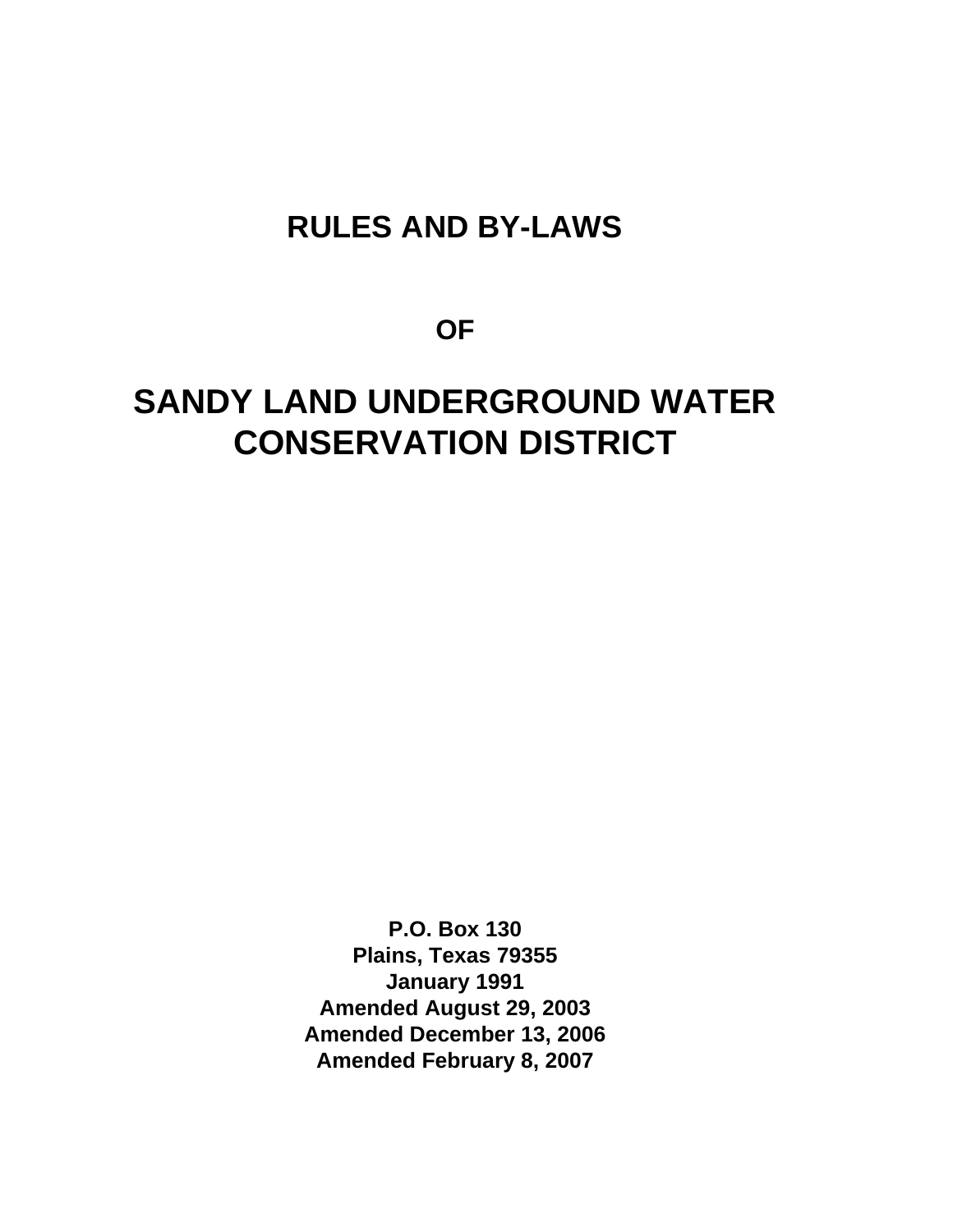# **TABLE OF CONTENTS**

| <b>RULE 1.0</b>                                     |                         |
|-----------------------------------------------------|-------------------------|
|                                                     | $\overline{\mathbf{4}}$ |
| <b>RULE 2.0</b>                                     |                         |
|                                                     | 6                       |
| <b>RULE 3.0</b>                                     |                         |
|                                                     | 6                       |
| <b>RULE 4.0</b>                                     |                         |
|                                                     | 6                       |
| <b>RULE 5.0</b>                                     |                         |
|                                                     | $\overline{7}$          |
| <b>RULE 6.0</b>                                     |                         |
|                                                     | 8                       |
| <b>RULE 7.0</b>                                     |                         |
|                                                     | 9                       |
| <b>RULE 8.0</b>                                     |                         |
| Requirements of Driller s Log, Casing and Pump Data | 11                      |
| <b>RULE 9.0</b>                                     |                         |
|                                                     | 12                      |
| <b>RULE 10.0</b>                                    |                         |
|                                                     | 12                      |
| <b>RULE 11.0</b>                                    |                         |
|                                                     | 13                      |
| <b>RULE 12.0</b>                                    |                         |
|                                                     | 14                      |
| <b>RULE 13.0</b>                                    |                         |
|                                                     | 14                      |
| <b>RULE 14.0</b>                                    |                         |
|                                                     | 14                      |
| <b>RULE 15.0</b>                                    |                         |
|                                                     | 14                      |
| <b>RULE 16.0</b>                                    |                         |
|                                                     | 15                      |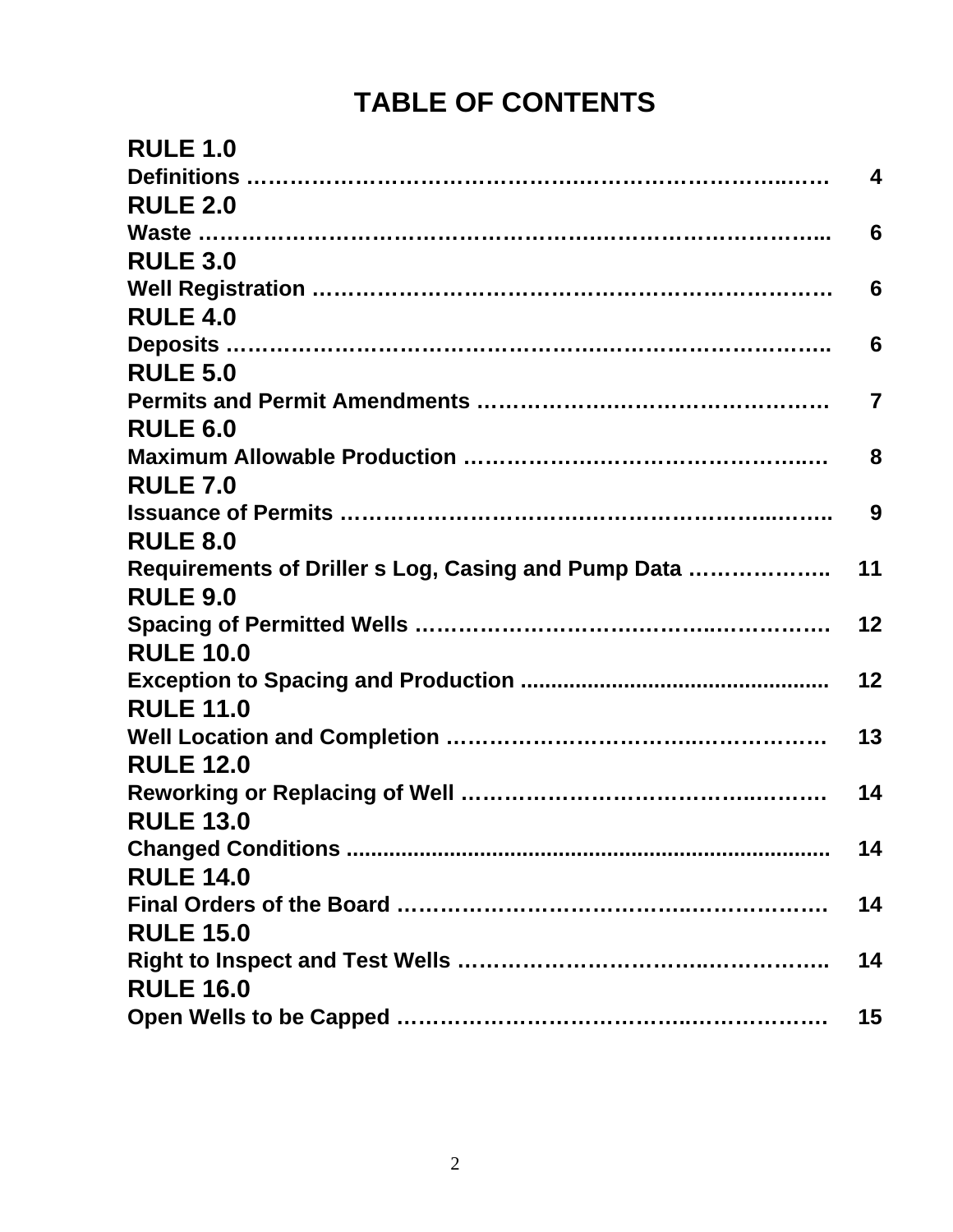| <b>RULE 17.0</b>                                      |  |
|-------------------------------------------------------|--|
|                                                       |  |
| <b>RULE 18.0</b>                                      |  |
|                                                       |  |
| <b>RULE 19.0</b>                                      |  |
| Request for Rehearing or Findings and Conclusions  22 |  |
| <b>RULE 20.0</b>                                      |  |
|                                                       |  |
| <b>RULE 21.0</b>                                      |  |
|                                                       |  |
| <b>RULE 22.0</b>                                      |  |
|                                                       |  |
|                                                       |  |
|                                                       |  |
|                                                       |  |
|                                                       |  |
|                                                       |  |
|                                                       |  |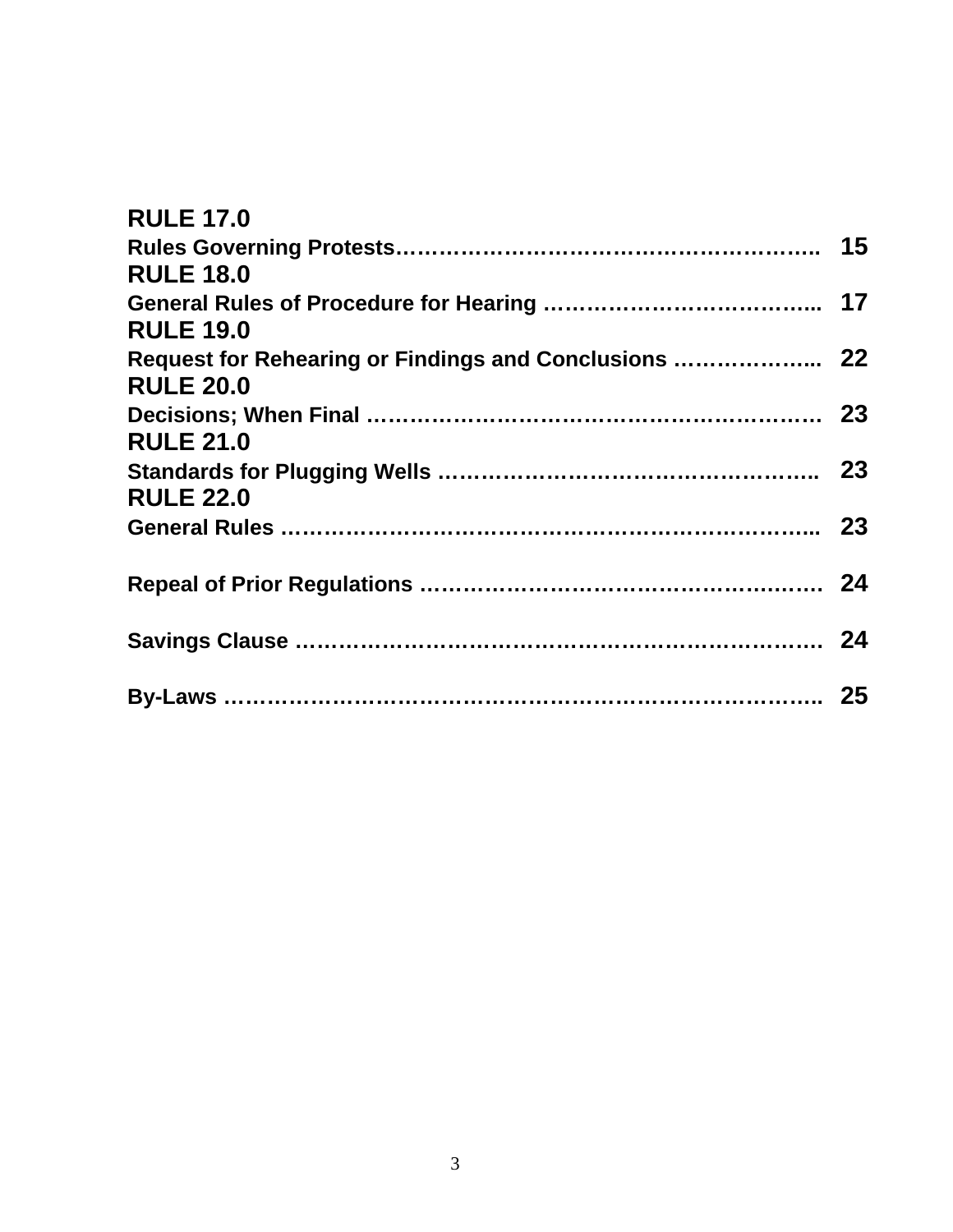# **RULES OF THE SANDY LAND UNDERGROUND WATER CONSERVATION DISTRICT**

## **The Rules of Sandy Land Underground**

## **Water Conservation District**

**In accordance with Section 59 of Article XVI of the Texas Constitution and with**  Act of June 14, 1989, 71<sup>\*</sup> Leg., R.S., ch. 673, 1989 Tex. Gen. Laws 2219, and **Chapters 35 and 36 of the Texas Water Code, the following rules are hereby ratified and adopted as the rules of the District by its Board. Each rule as worded herein has been in effect since the date of passage and as may be hereafter amended.** 

**The rules, regulation, and modes of procedure herein contained are and have been adopted for the purpose of simplifying procedure, avoiding delays, saving expense, and facilitating the administration of the water laws of the State and the rules of the District. To the end that these objectives be attained, these rules shall be so construed.** 

**These rules may be used as guides in the exercise of discretion, where discretion is vested. However, under no circumstances and in no particular case shall they, or any of them be construed as a limitation or restriction upon the exercise of powers, duties, and jurisdiction conferred by law, nor to limit or restrict the amount and accuracy of data or information which may be required for the proper administration of the law.** 

## **RULE 1.0 - DEFINITIONS**

**Unless the context hereof indicates a contrary meaning the words hereinafter defined shall have the following meaning in these rules:** 

- **A. "Affected person" means a person who has a personal justifiable interest related to a legal right, duty, privilege, power, or economic interest that is within the District's regulatory authority and is affected by the permit or permit amendment application to be considered, not including an interest common to members of the public.**
- **B. "Board" means the board of directors of the district.**
- **C**. **"Director" means a member of the board**.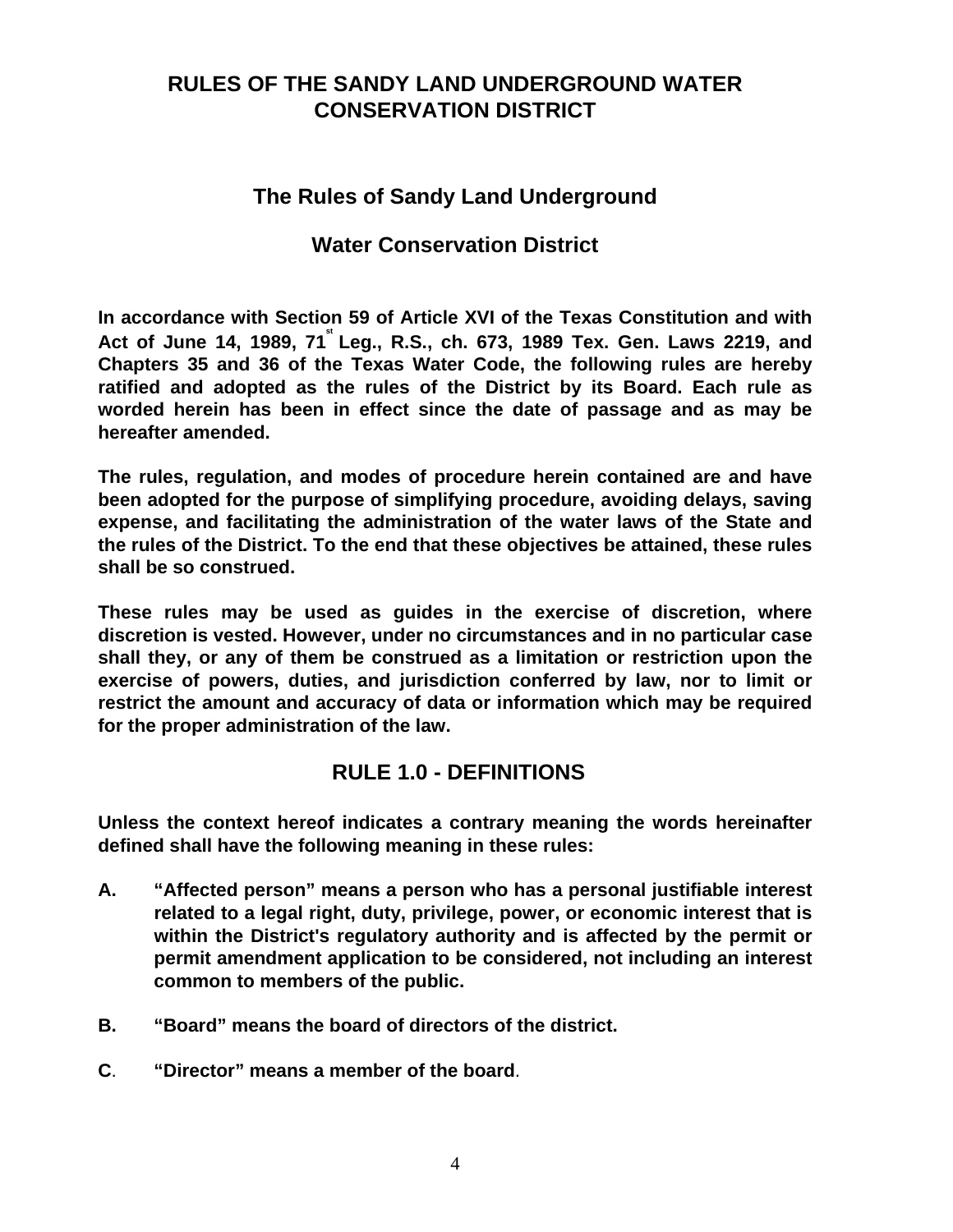- **D. "District" means the Sandy Land Underground Water Conservation District, headquartered in Plains, Texas, where applications, reports and other papers are required to be filed.**
- **E. "Exempt Well" means a well exempt from permitting under Chapter 36, Water Code**.
- **F. "Groundwater" means water percolating below the surface of the earth.**
- **G. "Groundwater reservoir" means a specific subsurface water-bearing reservoir having ascertainable boundaries containing groundwater.**
- **H. "Open or Uncovered Well" means any artificial excavation drilled or dug for the purpose of exploring for or producing water from the underground reservoir, not capped, covered or plugged as required by these rules.**
- **I. "Owner" means and includes any person, firm, partnership or corporation that has the right to produce water from the land either by ownership, contract, lease, easement, or any other estate in the land.**
- **J. "Person" means any individual, partnership, firm or corporation.**
- **K. "Plugging" means an absolute sealing of the well bore.**
- **L. "Pollution" means the alteration of the physical, thermal, chemical, or biological quality of, or the contamination of, any water in the District that renders the water harmful, detrimental, or injurious to humans, animal life, vegetation, or property or to public health, safety, or welfare, or impairs the usefulness or the public enjoyment of the water for any lawful or reasonable purpose.**
- **M. "Underground Water" means groundwater.**
- **N. "Undesirable Water" means water that is injurious to vegetation, to land, or to fresh water, or water that can cause pollution.**
- **O. The word "waste" as used herein shall have the same meaning as defined in Chapter 36 of the Texas Water Code.**
- **P. "Well" or "Water Well" means any artificial excavation constructed to produce groundwater.**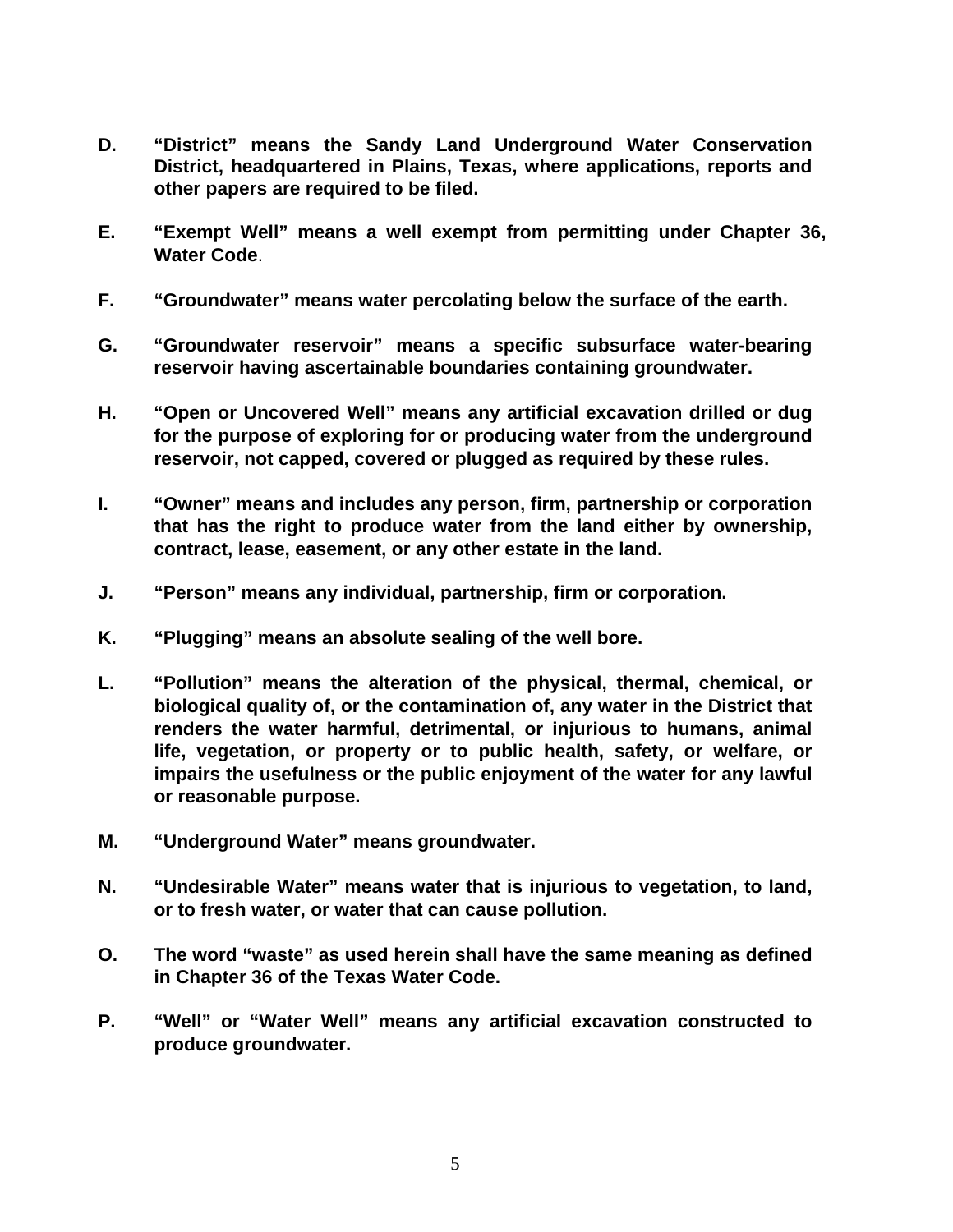## **RULE 2.0 - WASTE**

- **A. No person shall produce or use groundwater within or without the District, in such a manner as to constitute waste.**
- **B. Any person producing or using groundwater shall use every possible precaution, in accordance with the latest approved methods, to stop and prevent waste of such water.**
- **C. No person shall pollute or harmfully alter the character of the groundwater reservoir of the District by means of salt water or other deleterious matter admitted from some other stratum or strata or from the surface of the ground.**

## **RULE 3.0 - WELL REGISTRATION**

- **A. Registration is required for all existing and future wells in the District and shall be filed with the District on a form and in the manner required by the District, regardless of the size, capacity, or purpose of use of the well.**
- **B. No person or entity shall drill, operate, modify, complete, plug, abandon, or increase the size or capacity of a well within the District without first registering the well with the District, even though the well may be exempt from the requirement to obtain a permit under Rule 5.0.**
- **C. A person may not change the operation of the well that may render the well non-exempt without first applying for and obtaining a registration amendment or permit amendment, as applicable, from the District to authorize the change.**
- **D. Failure of the owner of a well to timely file for and obtain a registration from the District under this Section shall constitute a violation of these Rules.**

## **RULE 4.0 - DEPOSITS**

**Each application for a permit to drill a well shall be accompanied by a deposit in an amount to be established from time to time by the Board by resolution, which deposit shall be accepted by the District Manager or authorized personnel in the office of the District.** 

**A. Said deposit shall be returned to the applicant by the District if:**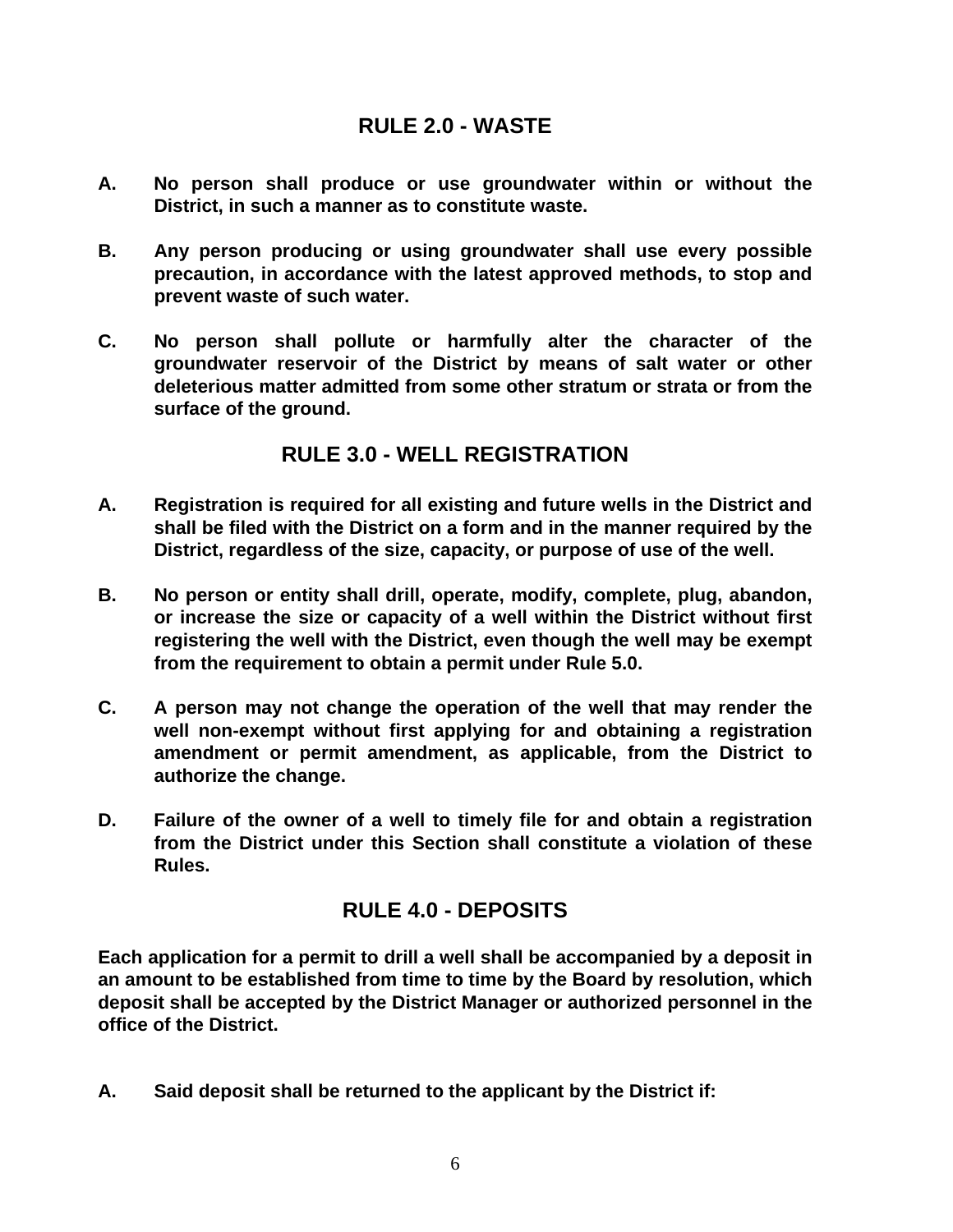- **(1) the application is denied, or**
- **(2) within ninety (90) days of the date the application was signed by the applicant:** 
	- **(a) upon the receipt of a completed well log form; or**
	- **(b) if said permit location is abandoned without having been drilled, upon return and surrender of the permit marked "abandoned" by the applicant.**
- **B. In the event neither the log of the well nor the permit marked abandoned is returned to the District office within ninety (90) days after the date the permit application was signed by the applicant, the said deposit shall become property of the District.**

## **RULE 5.0 - PERMITS AND PERMIT AMENDMENTS**

- **A. No person shall hereafter drill, equip, operate, or complete a well, or increase the size or capacity of a well, or pump therein without having first applied to the District and been issued a permit to do so.**
- **B. No permit shall be required for the drilling of exempt wells. However, an exempt well shall:** 
	- **(1) be registered in accordance with Rule 3.0;**
	- **(2) be equipped and maintained so as to conform to the District's rules requiring installation of casing, pipe, and fittings to prevent the escape of groundwater from a groundwater reservoir to any reservoir not containing groundwater and to prevent the pollution of, or any harmful alteration to the character of the water in any groundwater reservoir; and**
	- **(3) comply with the location and completion requirements of Rule 11.0.**
- **C. Applications for permits to drill wells shall be made at the office of the District at Plains, Texas.**
- **D. Upon properly completing and signing the drilling permit application form, the District staff shall issue a copy of the completed application form to the applicant, which copy shall serve as the applicant's temporary permit from the District office to drill the well. The applicant may proceed at his/her own risk to drill such well after obtaining the temporary permit. The application shall not, however, be officially granted as a final permit for the drilling and operation of the well until the same shall have been set for a public hearing, passed upon, and approved by the Board. In drilling**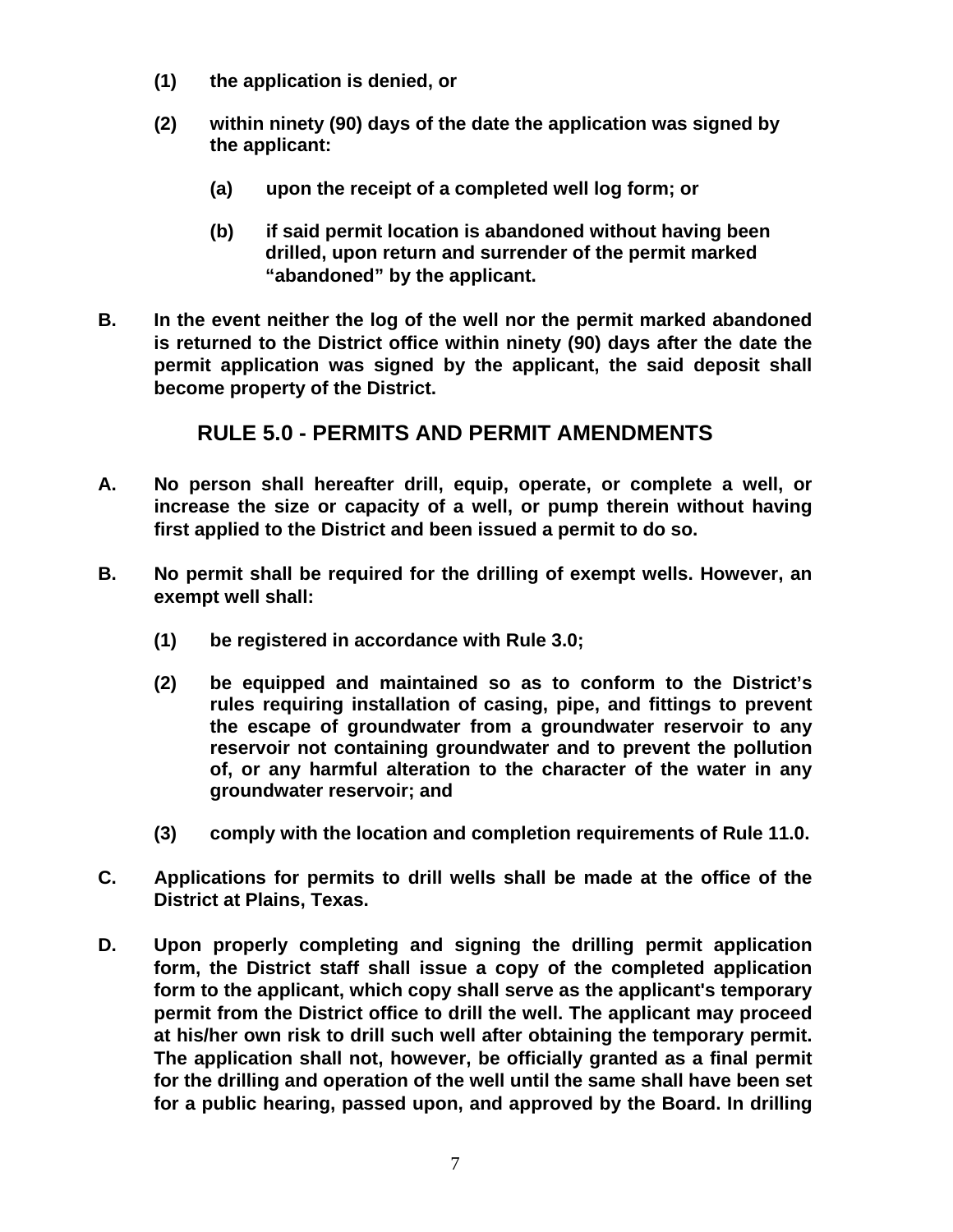**a well with a temporary permit prior to approval and issuance of a final permit by the Board, the applicant expressly assumes the risk that the permit application may ultimately be denied or granted only in part with special conditions by the Board, which may result in the well having to be equipped at a lesser capacity or plugged by the applicant or in the applicant having to obtain waivers from adjacent property owners in order to fully comply with the District Rules or such special permit conditions.** 

- **E. After the well has been drilled and either (1) the completed well log form has been returned to the District or (2) the passage of ninety (90) days from the date the completed permit application was signed by the applicant (plus extensions of time, if any, granted under Rule 7.0(E) , the District Manager or his staff shall within sixty (60) additional days conduct a site investigation to confirm the location and spacing of the well and inspect its construction. The information obtained from the site investigation shall thereafter be entered onto the original well permit application in the District's records by the District staff. Once the information from the site investigation has been finally entered by the District staff on the well permit application, the application shall be deemed administratively complete and set for hearing and consideration by the Board in accordance with Rule 18.0. If after a hearing on the permit application, three (3) or more Directors recommend the granting of the application and sign it, then the permit shall be granted and become final. The refusal of three (3) or more Directors to grant and sign the application shall constitute a rejection of the application. The Directors may grant the permit only subject to special conditions.**
- **F. A change to a permit may be made only after application to and approval by the District to so amend.**
- **G. A permit or permit amendment is not required for maintenance or repair of a well if the maintenance or repair does not increase the production capabilities of the well to more than its authorized or permitted production.**

#### **RULE 6.0 - MAXIMUM ALLOWABLE PRODUCTION**

- **A. Determination of maximum allowable production will always and only be for the tract of land where the well or wells will be permitted. Other acres owned but not contiguous to the tract where a well or wells are being permitted will not be included in the computation for maximum allowable production.**
- **B. A well or wells may only be permitted to be drilled and equipped for production of additional water up to the cumulative total of five (5) gpm**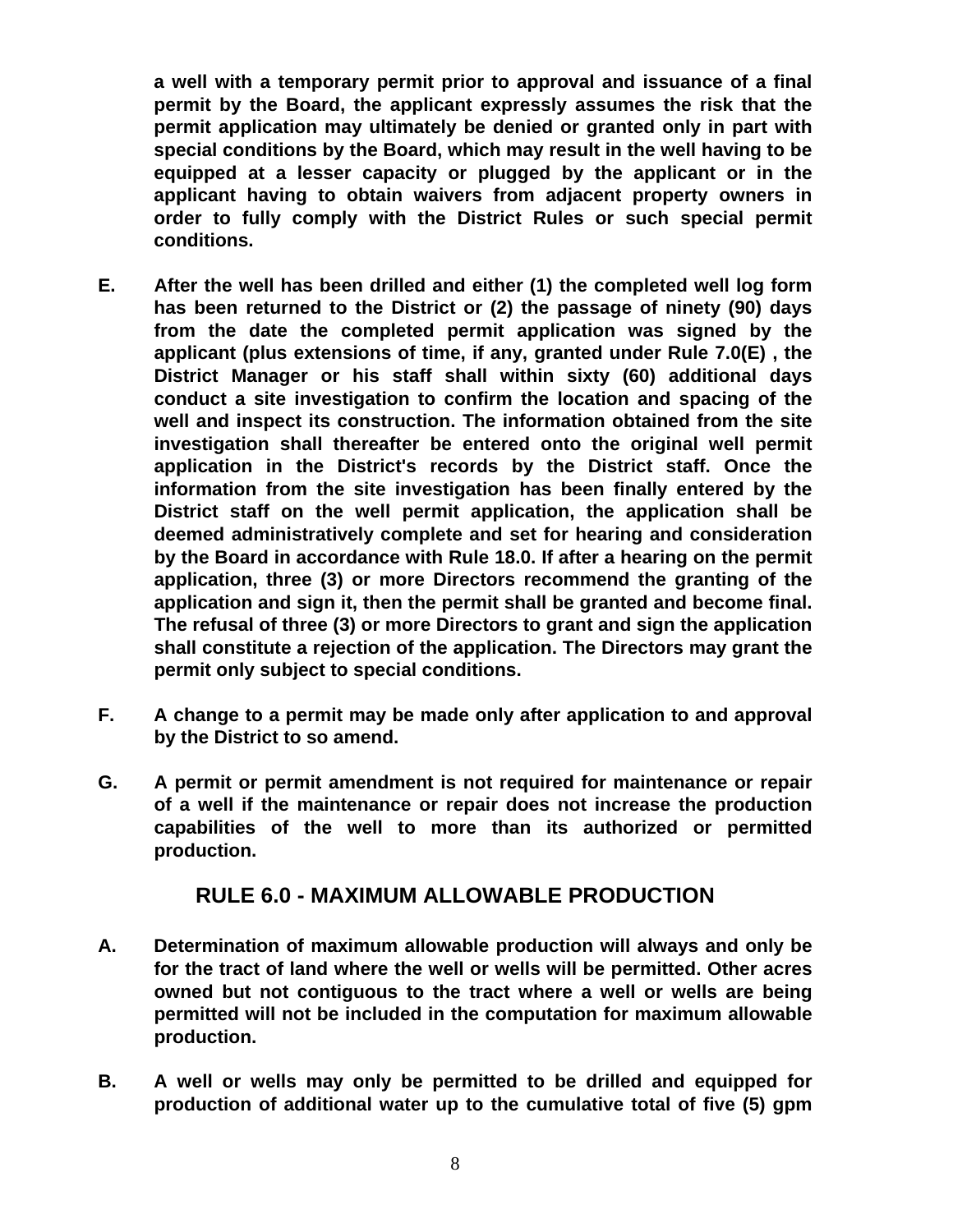**per acre owned, whether such existing well or wells were drilled prior to or subsequent to enactment of this rule.** 

**C. In the event an existing well or wells are located on property where a permit is applied to drill an additional well or wells, said cumulative gallonage per acre owned shall be computed by District personnel of existing wells. The maximum rate of production of each well established hereunder may not be considered the actual production rate if an existing well or wells are equipped to produce at a lesser rate of production.** 

## **RULE 7.0 - ISSUANCE OF PERMITS**

- **A. A permit application shall be considered filed for purposes of obtaining a temporary drilling permit when properly made out, completed, signed, tendered, and accompanied by the required deposit. However, such permit application shall not be deemed administratively complete until the site investigation information has been entered onto the original permit application by District staff, as set forth under Rule 5.0(E).**
- **B. The Board shall issue or cause to be issued a final permit for a well properly spaced only after notice and hearing on an administratively complete application executed and filed by the owner containing the matters specified below.**

**Such applications shall be on forms provided by the District, shall be in writing, sworn to, and shall be prepared in accordance with and contain the information called for in the application form. Otherwise, the application will not be considered.** 

- **C. Rules for the filing of permit applications:** 
	- **(1) If the applicant is an individual, the application shall be signed by the applicant or his agent. The agent may be requested to present satisfactory evidence of his authority to represent the applicant.**
	- **(2) If the application is by a partnership, the applicant shall be designated by the firm name followed by the words "a Partnership", and the application shall be signed by at least one of the general partners who is duly authorized to bind all of the partners.**
	- **(3) In the case of a corporation, public district, county or municipality, the application shall be signed by a duly authorized official. A copy of the resolution of other authorization to make the application may be required by the officer or agent receiving the application.**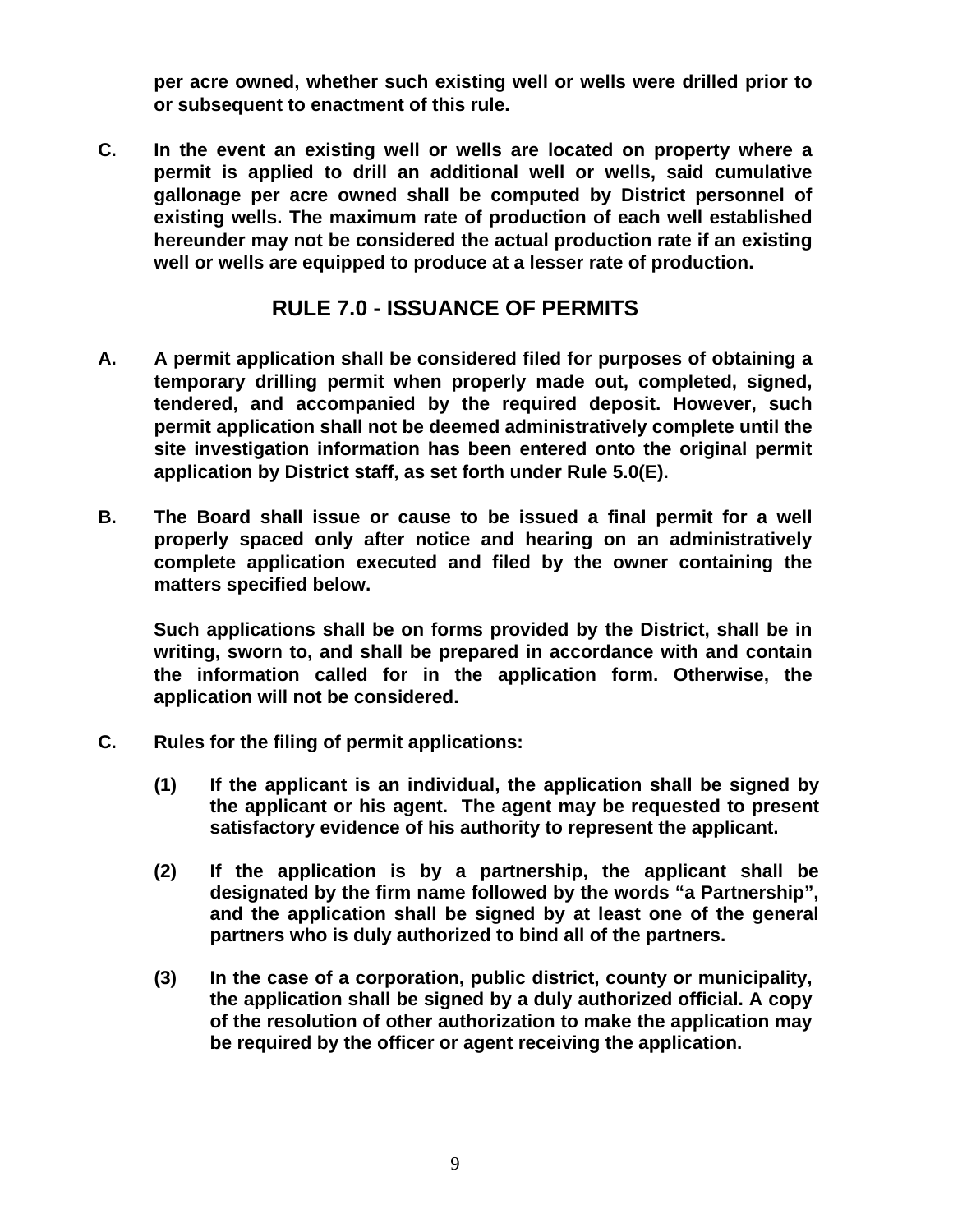- **(4) In the case of an estate or guardianship, the application shall be signed by the duly appointed guardian or representative of the estate.**
- **D. A permit application shall contain the following information:** 
	- **(1) The name and address of the applicant and fee owner of the land upon which the well will be located.**
	- **(2) The proposed location of the well to be drilled as provided in the application including, the section, block, survey and township; labor and league; or other adequate legal description.**
	- **(3) The proposed use of the well to be drilled, whether municipal, industrial, irrigation, or other.**
	- **(4) The name of the driller.**
	- **(5) The approximate date drilling operation is to begin.**
	- **(6) The location of all existing wells on the proposed tract.**
	- **(7) The estimated yield of such existing wells.**
	- **(8) The estimated yield of the proposed well.**
	- **(9) An agreement by the applicant that a completed well log form will be furnished to the District by the applicant upon completion of this well and prior to the production of water therefrom (except for such production as may be necessary to the drilling and testing of such well).**
	- **(10) A declaration that the applicant will comply with well plugging guidelines and report closure to the Texas Commission on Environmental Quality.**
	- **(11) A declaration that the applicant has the authority to construct and operate a well for the proposed use.**
	- **(12) An attached drought contingency plan, if the applicant is otherwise required by law to develop a drought contingency plan.**
	- **(13) Any additional data as may be required by the Board.**
- **E. Time during which a temporary drilling permit shall remain valid: A temporary drilling permit issued hereunder shall be valid if the work permitted shall have been completed within ninety (90) days from the date the completed permit application was signed by the applicant. It shall**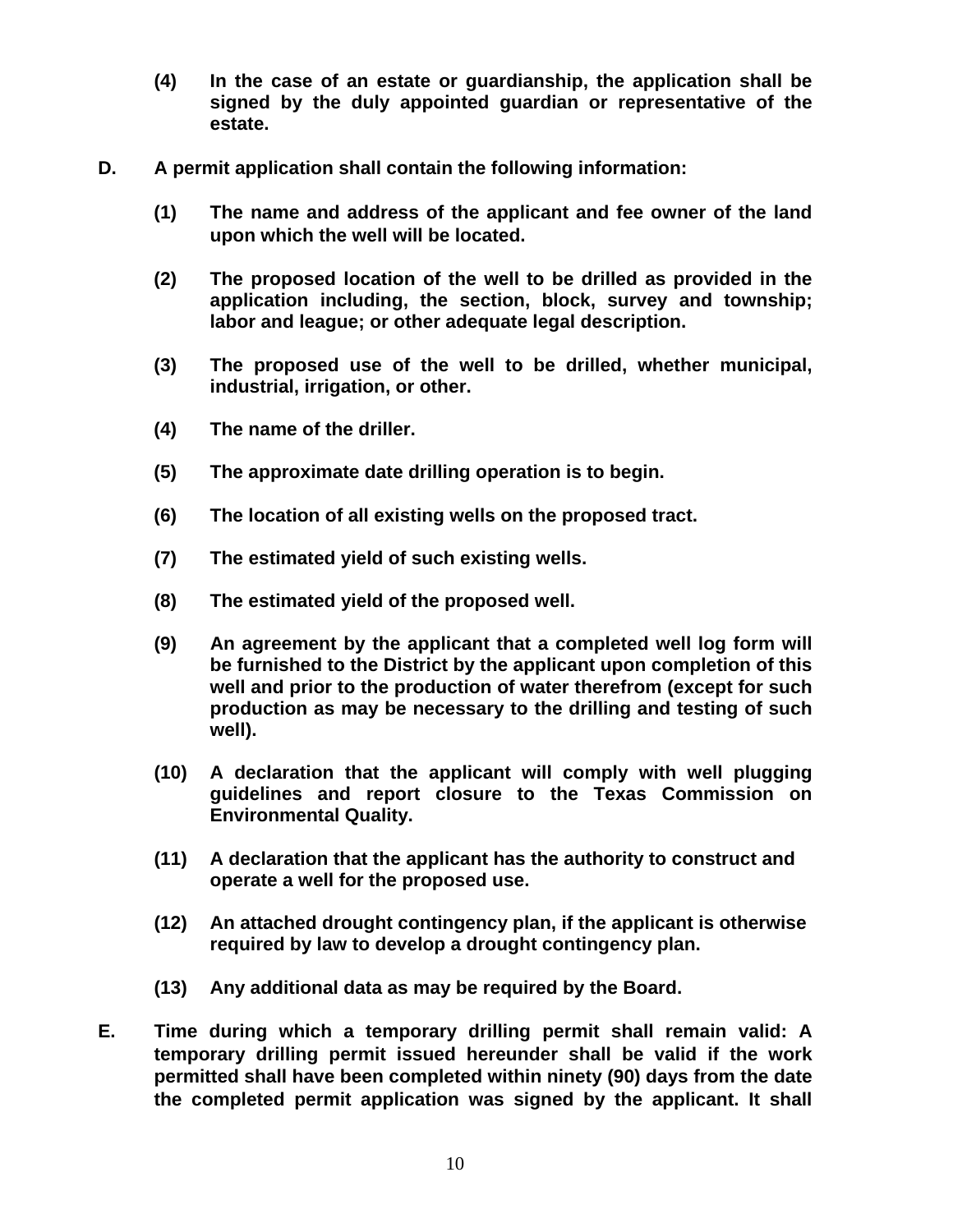**thereafter be void. Provided, however, that the District Manager, for good cause, may extend the life of such temporary permit for an additional sixty (60) days if an application for such extension shall have been made known to the District during the first ninety (90) day period. Provided, further, that when it is made known to the District that a proposed project will take more time to complete, the District Manager, upon receiving written application may grant such time as is reasonably necessary to complete such project.** 

### RULE 8.0 - REQUI REMENTS OF DRI LLER'S LOG. **CASING AND PUMP DATA**

**A. Complete records shall be kept and reports thereof made to the District concerning the drilling, maximum production potential, equipping and completion of all wells drilled. Such records shall include an accurate driller's log, any electric log which shall have been made and such additional data concerning the description of the well, its potential, hereinafter referred to as "maximum rate of production," and its actual equipment and rate of discharge permitted by said equipment as may be required by the Board. Such records shall be filed with the District within thirty (30) days after completion of the well or within ninety (90) days of the date the completed permit application was signed by the applicant, whichever is earlier.** 

**No person shall produce water from any well hereafter drilled and equipped within the District, except that necessary to the drilling and testing of such well and equipment, unless or until the District has been**  furnished an accurate driller is log, any electric log which shall have been **made, and correctly furnishing all available information regarding the well required on the forms furnished by the District. After providing such required well information and logs to the District, the holder of the temporary drilling permit may operate and produce water from the well for beneficial use without waste until action on the application by the Board after notice and hearing to grant or deny the permit application in full or in part.** 

**B. No person shall be required to equip and produce any well to its maximum rate of production. For purposes of reworking, redrilling or replacing a well pursuant to Rule 12 hereof, the maximum rate of production of each well may not be considered the actual production rate if a well is equipped to produce at a lesser rate.**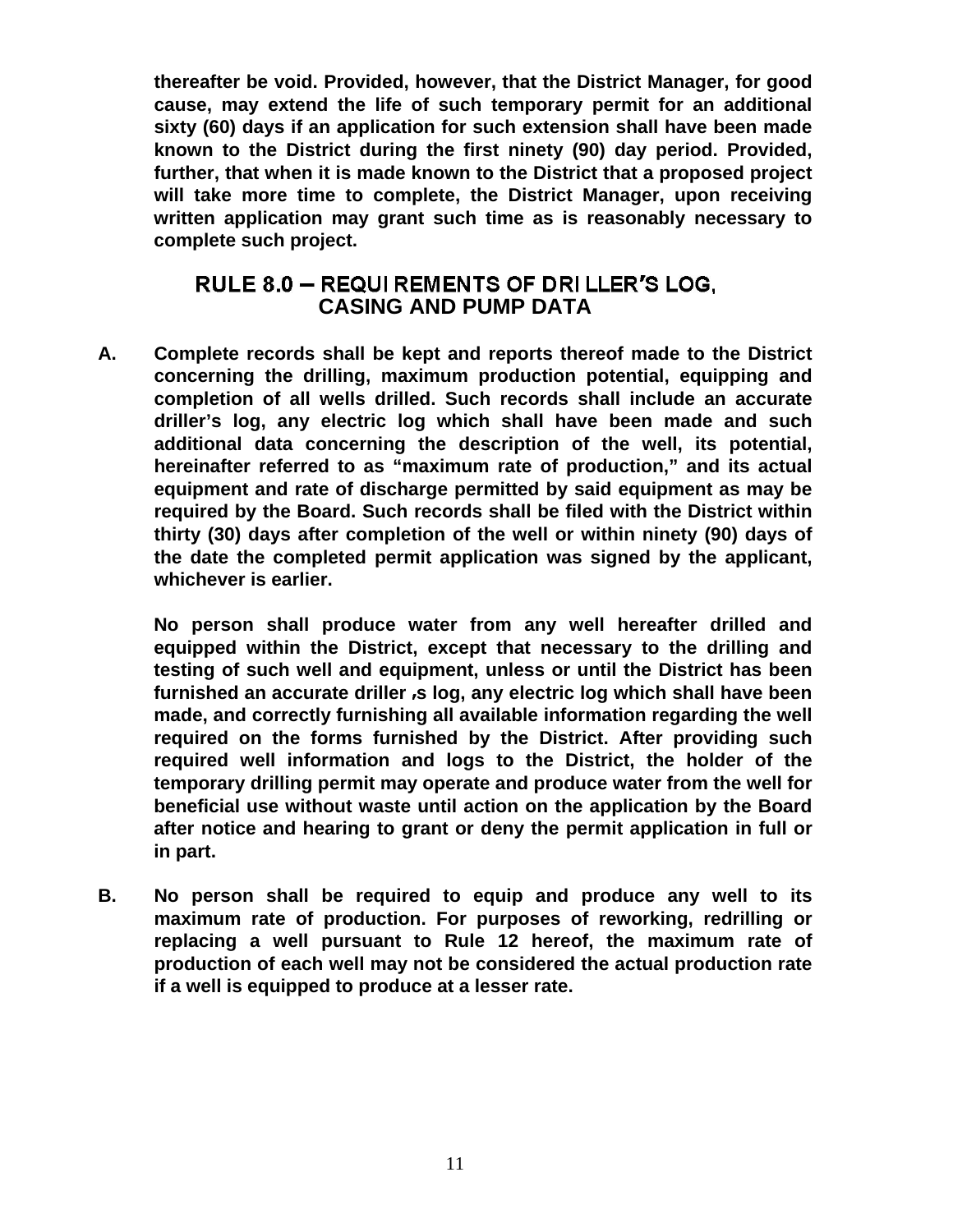## **RULE 9.0 - SPACING OF PERMITTED WELLS**

**Owners are encouraged to consider spacing wells over as wide an area as possible. Such action will help assure less well interference and opening of locally isolated zones to production, and, in turn, offer possibilities for maximizing yield and providing higher well productivity.** 

- **A. A well, subject to permitting, drilled subsequent to the date of enactment of this rule shall be located at least three hundred (300) feet from all property lines.**
- **B. In applying this rule with relation to spacing of wells within the District, any subdivision of property made subsequent to the drilling and approval of permitted wells shall not be regarded as a subdivision of property in determining the matter of spacing from property lines for permitted wells existing at the time of the subdividing of the property.**
- **C. The Board reserves the right to enter special orders to increase or decrease the distance provided by this rule for reasonable cause.**

**RULE 10.0 - EXCEPTION TO SPACING AND PRODUCTION** 

- **A. The Board may grant exceptions to the above spacing regulations. This rule shall not be construed so as to limit the power of the Board, and the powers stated are cumulative only of all other powers possessed by the Board.**
- **B. If an exception to such spacing and production is desired, an application thereof shall be submitted by the applicant in writing to the Board at the District office on forms furnished by the District. The application shall be accompanied by a plat or sketch, drawn to scale of one (1) inch equaling three hundred (300) feet. The plat or sketch shall show thereon all property lines of the tract, where the exception to well spacing is being applied for and shall show accurately to scale the location of all wells within six hundred (600) feet of all property lines of the tract. The application shall also contain the names and addresses of all property owners adjoining the tract on which the application for exception to spacing is to be located. Additionally, if wells located within six hundred (600) feet of the property line are owned by someone other than the owner of adjoining property, their names and addresses must also be included.**
- **C. An exception may be granted after a public hearing, at which all interested persons may appear, including without limitation all owners of wells within six hundred (600) feet of the proposed well for which an**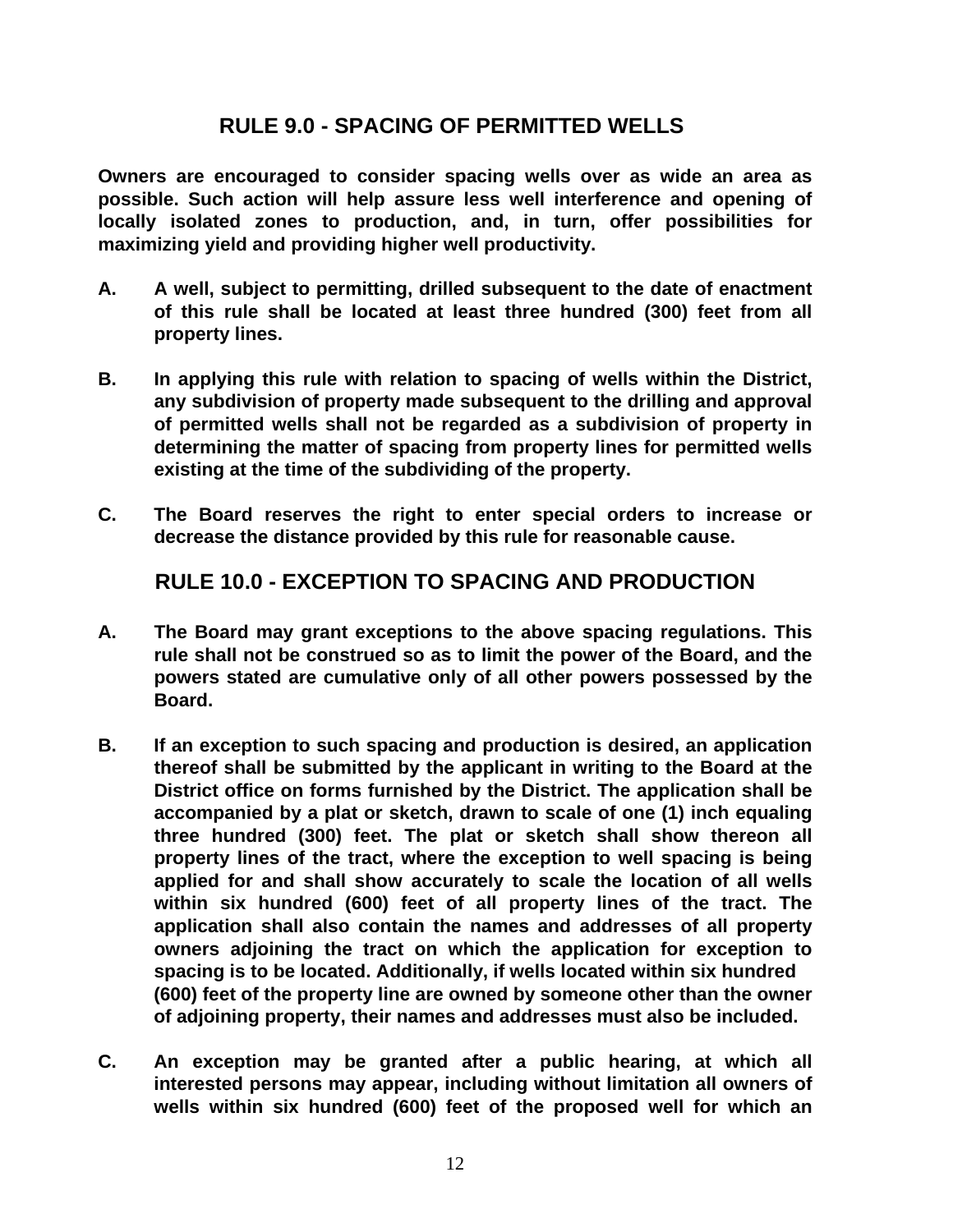**exception to spacing is applied.** 

**D. If all owners of adjoining property and all owners of wells within six hundred (600) feet of the proposed well for which an exception to spacing is applied shall execute a waiver in writing stating that they do not object to the granting of such exception, the Board may thereupon proceed to decide upon the granting or refusing of such application without notice of hearing.** 

## **RULE 11.0 - WELL LOCATION AND COMPLETION**

**A. Responsibility** 

**All wells, if drilled, must be drilled on the location specified in the permit, and not elsewhere. If the well should be commenced or drilled at a different location, the drilling or operations of such well may be enjoined by the Board pursuant to Chapter 36, Texas Water Code.** 

**All well drillers and persons having a well drilled, deepened, or otherwise altered shall adhere to the provisions of this Rule prescribing the location of wells and proper completion.** 

- **B. Location of Wells** 
	- **(1) All wells must comply with the spacing and location requirements set forth under the Texas Water Well Drillers and Pump Installers Administrative Rules, Title 16, Part 4, Chapter 76, Texas Administrative Code, unless a written variance is granted by the Texas Department of Licensing and Regulation and a copy of the variance is forwarded to the District by the applicant or registrant. A well subject to permitting shall also comply with the spacing rules set forth under Rule 9.0.**
- **C. Standards of Completion For Wells**

**All wells must be completed in accordance with the well completion standards set forth under the Texas Water Well Drillers and Pump Installers Administrative Rules, Title 16, Part 4, Chapter 76, Texas Administrative Code. Water well drillers shall indicate the method of completion performed on the appropriate forms.** 

- **D. Recompletions** 
	- **(1) The landowner shall have the continuing responsibility of insuring that a well does not allow commingling of undesirable water and fresh water or the unwanted loss of water through the wellbore to other porous strata.**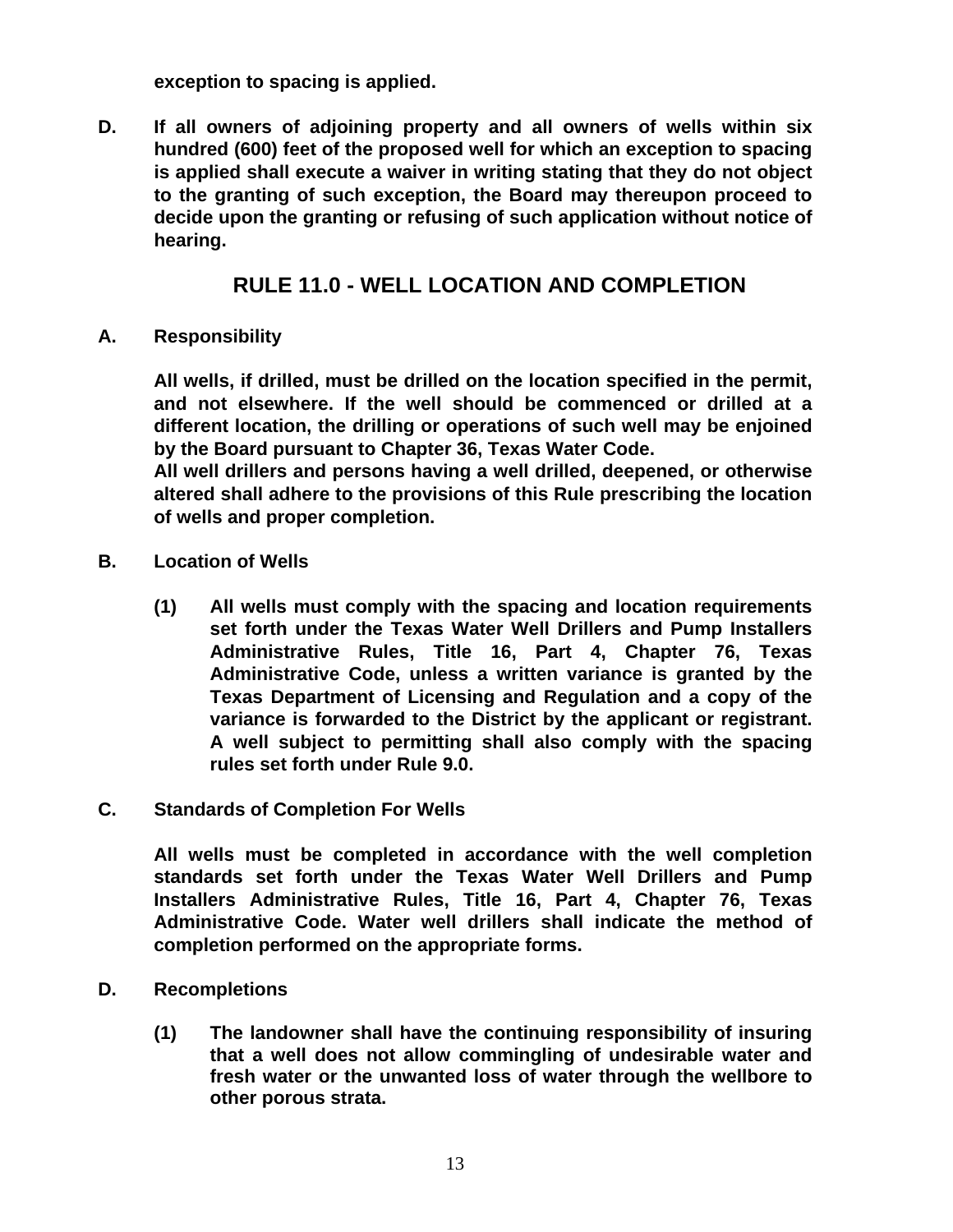- **(2) If a well is allowing the commingling of undesirable water and fresh water or the unwanted loss of water, and the casing in the well cannot be removed and the well recompleted with the applicable rules, the casing in the well shall be perforated and cemented in a manner that will prevent the commingling or loss of water. If such a well has no casing, then the well shall be cased and cemented, or plugged in a manner that will prevent such commingling or loss or water.**
- **(3) The District Manager may direct the landowner to take proper steps to prevent the commingling of undesirable water and fresh water, or the unwanted loss of water.**

## **RULE 12.0 - REWORKING OR REPLACING OF WELL**

**No person shall replace, rework, redrill, deepen, or reequip an existing well without first having made an application to the District. Such an application to replace, rework, redrill, or reequip an existing well that does not meet spacing requirements shall be filed, processed and approved by the Board of Directors before commencement of the activities.** 

## **RULE 13.0 - CHANGED CONDITIONS**

**The decision of the Board on any matter contained herein may be reconsidered upon its own motion or upon motion showing changed conditions, or upon the discovery of new and different conditions or facts after the hearing or decision of such matter. If the Board should decide to reconsider a matter after having announced a ruling or decision, of after having finally granted or denied an application, it shall give notice in the manner required for the original action, including without limitation by regular mail to persons who were proper parties to an original action, and hold a hearing on the matter.** 

## **RULE 14.0 - FINAL ORDERS OF THE BOARD**

**Except as provided under Rule 20.0, the orders of the Board in any proceeding shall become the final order of the Board on the day it is entered by the Board.** 

## **RULE 15.0 - RIGHT TO INSPECT AND TEST WELLS**

**Any authorized officer, employee, agent, or representative of the District shall have the right at all reasonable times to enter upon the lands which a well or wells may be located within the boundaries of the District, to inspect such well or wells and to read, or interpret any meter, or other instrument for the purpose of measuring production of water from said well or wells or for determining the**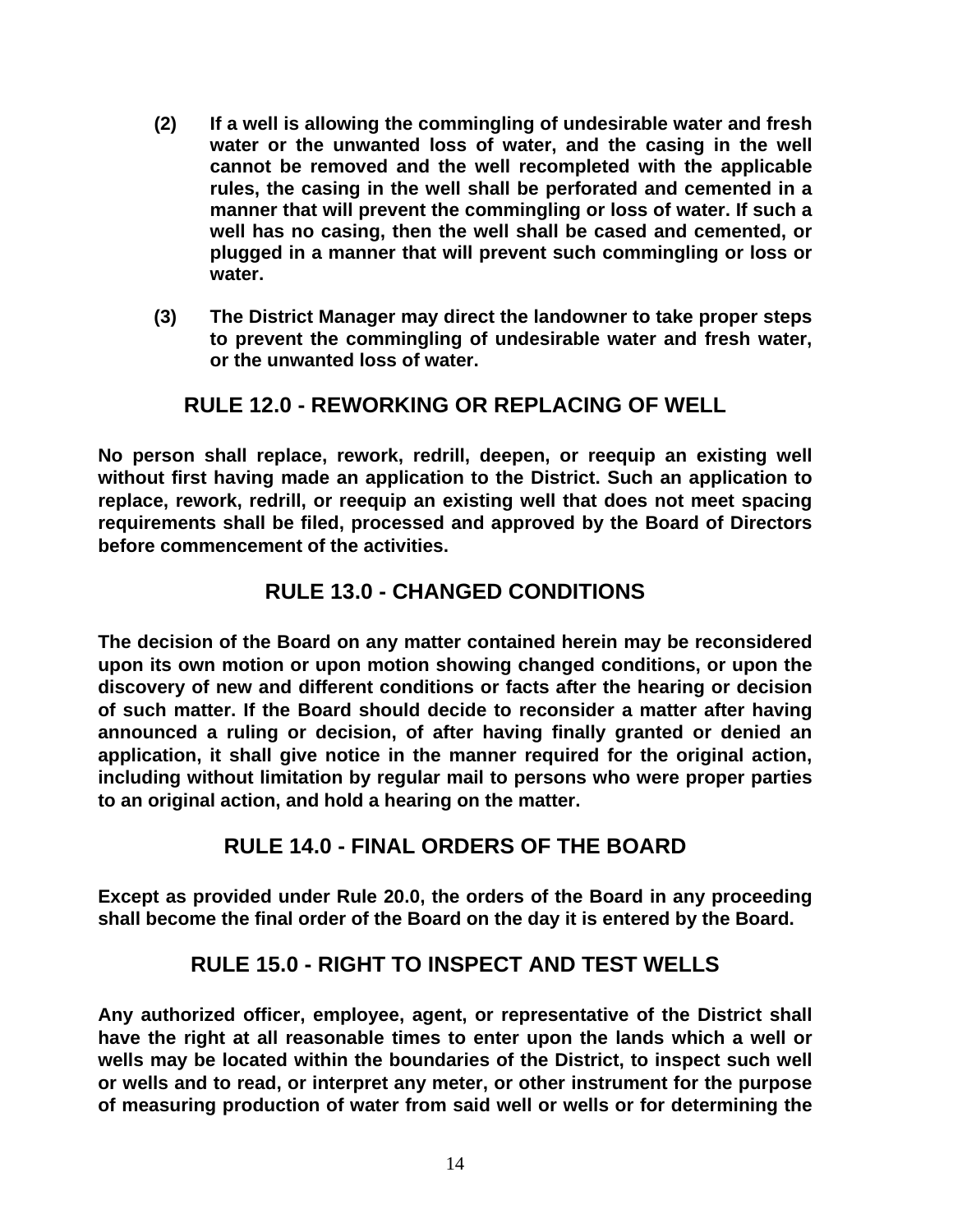**pumping capacity of said well or wells; and any authorized officer, employee, agent, or representative of the District shall have the right at reasonable times to enter upon any land upon which a well or wells may be located within the boundaries of the District for the purposes of testing the pump and the power unit of the well or wells and of making any other reasonable and necessary inspections and tests that may be required or necessary for the information or enforcement of the rules and regulations of the District. The operation of any well may be enjoined by the Board immediately upon refusal to permit the gathering of information as above provided from such well.** 

### **RULE 16.0 - OPEN WELLS TO BE CAPPED**

**Every owner or operator of any land within the District upon which is located any open or uncovered well is, and shall be, required to close or cap and seal the same permanently with a covering capable of sustaining weight of not less than four hundred (400) pounds, except when said well is in actual use by the owner or operator thereof; and no such owner or operator shall permit or allow any open or uncovered well to exist in violation of this requirement. Officers, agents and employees of the District are authorized to serve or cause to be served written notice upon any owner or operator of a well in violation of this rule, thereby requesting such owner and/or operator to close or cap such well permanently with a covering in compliance herewith. In the event any owner or operator fails to comply with such request within ten (10) days after such written notice, any officer, agent, or employee of the District may go upon said land and close or cap said well in a manner complying with this rule and all expenditures thereby incurred shall constitute a lien upon the land where such well is located, provided, however, no such lien shall exceed \$500 for any single closing. Any officer, agent, or employee of the District, is authorized to perfect said lien by filing of the affidavit authorized by Chapter 36 of the Texas Water Code as amended. All of the powers and authority granted in such section are hereby adopted by the District, and its officers, agents, and employees are hereby bestowed with all of such powers and authority.** 

### **RULE 17.0 RULES GOVERNING PROTESTS**

- **A. NOTICE OF PROTEST. The District Manager, the applicant, or an affected person may protest a permit or permit amendment application. To protest a matter, the person other than the District Manager or applicant shall either:** 
	- **(1) file a written notice of protest or opposition that must be received by the District at least the day prior to the date on which such application or matter has been set for hearing and before final action on the application by the Board; or**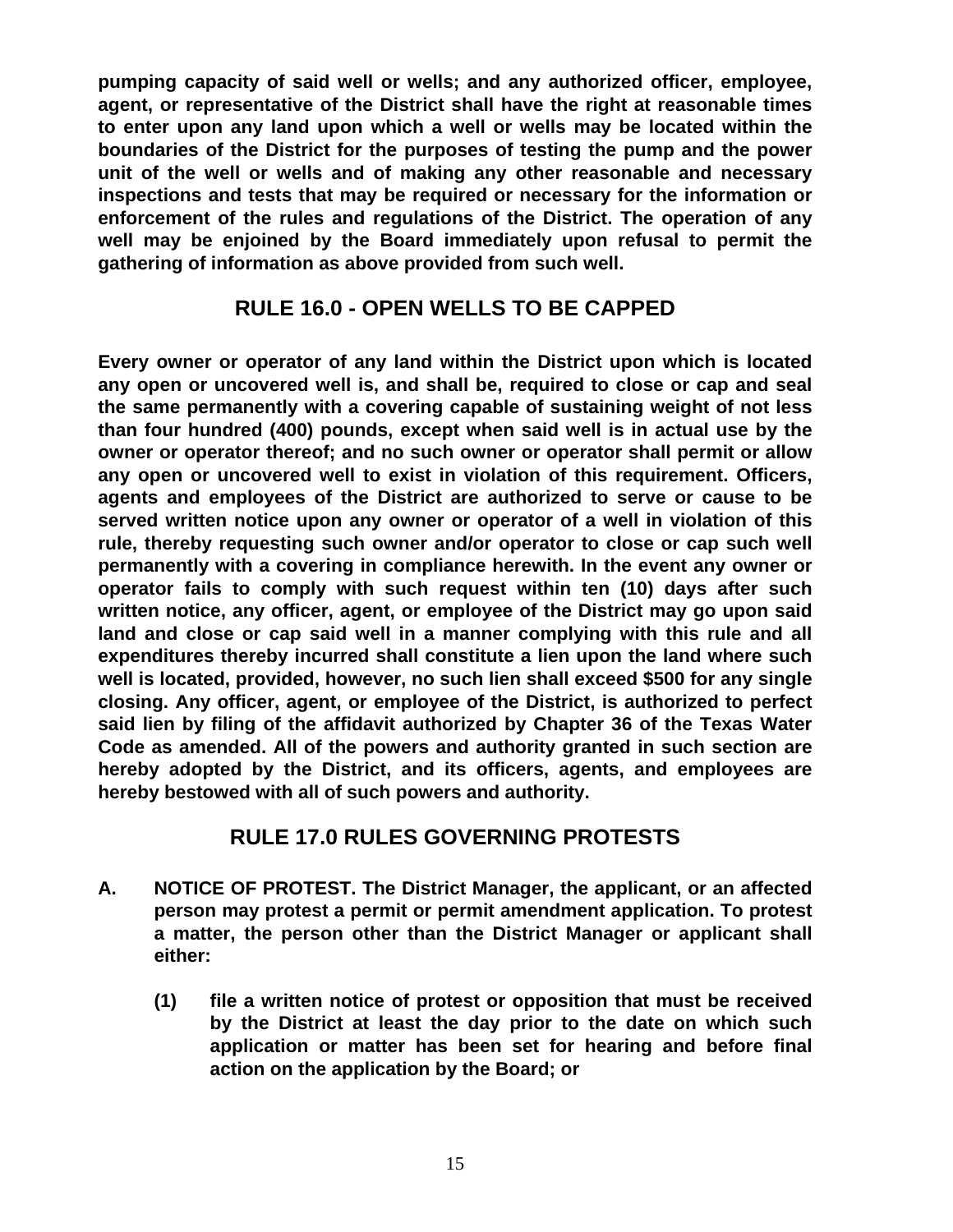**(2) appear before the Board at the hearing and oppose the application.** 

**For the convenience of the Board, it is urged that protests be received by the District at least five (5) days before the hearing date. A person protesting a matter that is unable to attend the first day of the proceeding must submit a continuance request in writing that is received by the District at least the day prior to the date of hearing setting forth good cause for his inability to appear at the proceeding. The Presiding Officer may grant or deny the request, at his discretion.** 

- **B. PROTEST REQUIREMENTS. Written and oral protests shall be timely under Section A. of this Rule and shall comply in substance with the following requirements:** 
	- **(1) Each protest shall show the name and address of the protestant and show that protestant has read either the application or a notice relative thereto published by the Board.**
	- **(2) The protestant shall demonstrate that he is an affected person.**
	- **(3) If the protest is based upon claim of interference with some present right of protestant, it shall include a statement of the basis of protestant's claim of right.**
	- **(4) Protestant should call attention to any amendment of the application or adjustment which, if made, would result in withdrawal of the protest.**

**CONTESTED APPLICATIONS OR PROCEEDINGS DEFINED: The filing of an oral or written protest does not, in itself, mean that a hearing will be declared to be a contested case. An application or proceeding pending before the Board is considered contested when it is timely, the person appears at the hearing held on the application, motion, or proceeding and presents testimony of evidence in support of the contentions, or presents a question or questions of law with regard to the application, motion or proceedings, and the Presiding Officer of the Board determines that the person is an affected person and declares the matter to be contested. Where notice of protest is not timely filed, the person does not so appear and offer testimony or evidence in support of the contentions or raise a question of law with reference to any pending application, motion or proceeding, or where otherwise the Presiding Officer of the Board determines that the person is not an affected person, the same shall be considered and declared by the Presiding Officer as uncontested.**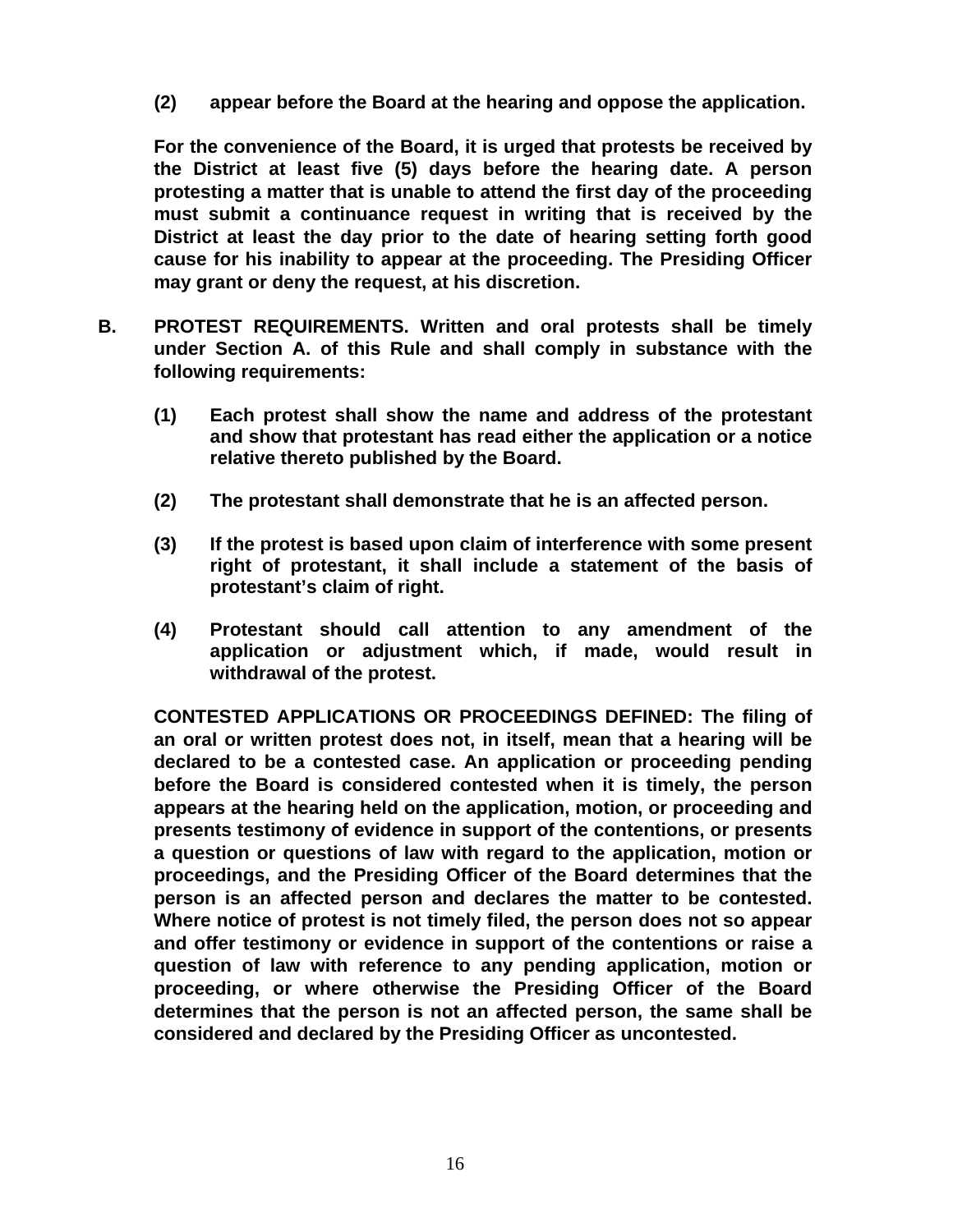**C. In the event of a contested hearing, each party shall furnish other parties to the proceeding with a copy of all motions, amendments or briefs filed by him with the Board.** 

**RULE 18.0 - GENERAL RULES OF PROCEDURE FOR HEARING** 

- **A. TYPES OF HEARINGS. The District conducts two general types of hearings:** 
	- **(1) Permit hearings involving permit matters, in which the rights, duties, or privileges of a person are determined after an opportunity for an adjudicative hearing, and**
	- **(2) Rulemaking hearings involving matters of general applicability that implement, interpret, or prescribe the law or District policy, or that describe the procedure or practice requirements of the District.**
- **B. PERMIT HEARINGS. The District shall hold a permit hearing on permit applications and permit amendments. The District may hold a hearing on permit revocations, suspensions, or renewals. The District Manager may, at his discretion, follow provisions of this Rule for actions not requiring a hearing. For actions for which a hearing is not required, the Board shall act at a meeting, as defined by Section 551.001, Government Code, unless authority has been delegated to the District Manager under these Rules. A permit hearing may be held in conjunction with such a meeting of the Board and need not be posted as a "hearing" separate and apart from the Board meeting, so long as notice of the permit or permit amendment applications to be considered meets the applicable requirements of Section (E) of this Rule.**
- **C. HEARINGS ON MOTIONS FOR REHEARING. Motions for Rehearing will be heard by the Board in the manner prescribed for permit hearings under this Section.**
- **D. RULEMAKING HEARINGS. The District shall hold a rulemaking hearing as required by these Rules to consider adoption of a new District Management Plan or revising an existing District Management Plan or to amend the District Rules or adopt new District Rules. A public hearing may also be held under the rulemaking hearings procedures set forth under this Section on any matter within the jurisdiction of the Board if the Board deems a hearing to be in the public interest or necessary to effectively carry out the duties and responsibilities of the District.**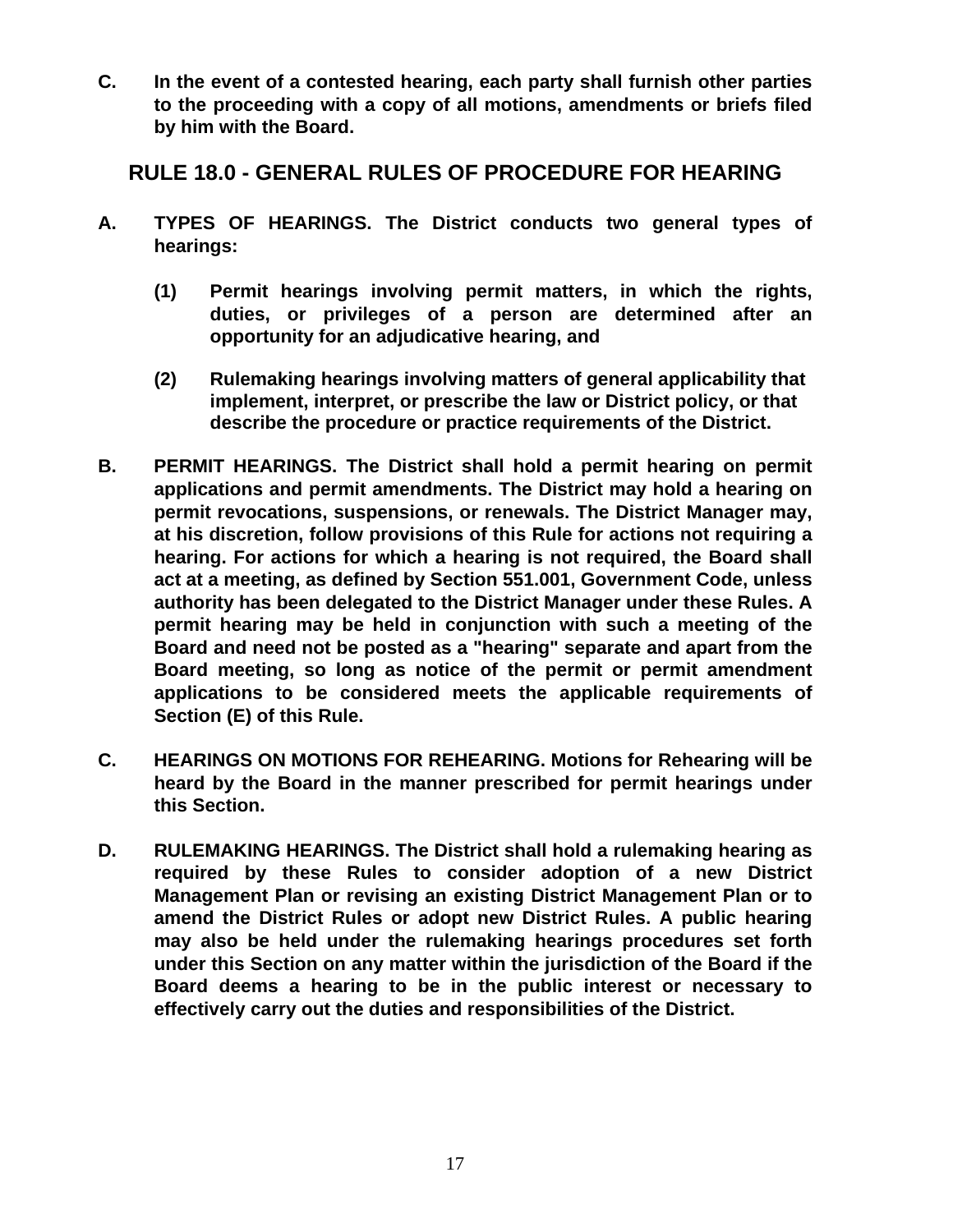- **E. NOTICE AND SCHEDULING OF HEARINGS.** 
	- **(1) Notices of all hearings of the District shall be prepared by the District Manager.**
	- **(2) For all rulemaking hearings, the notice shall include:** 
		- **(a) the subject matter of the hearing;**
		- **(b) the time, date, and place of the hearing;**
		- **(c) a location or Internet site at which a copy of the proposed rule may be reviewed or copied; and**
		- **(d) any other information deemed relevant by the District Manager or the Board.**
	- **(3) For all permit hearings, the notice shall, at a minimum, state the following information:**
		- **(a) the name of the applicant;**
		- **(b) the time, date, and location of the hearing;**
		- **(c) the address or approximate proposed location of the well;**
		- **(d) a brief explanation of the proposed action, including any requested amount of groundwater, the purpose of the proposed use, and any change in use, if applicable; and**
		- **(e) any other information the Board or District Manager deem appropriate to include in the notice.**
	- **(4) For permit hearings, not less than ten (10) days prior to the date of the hearing, the District Manager shall:** 
		- **(a) post notice at a place readily accessible to the public in the District Office; and**
		- **(b) provide notice to the county clerk of Yoakum County, whereupon such county clerk shall post the notice on a bulletin board at a place convenient to the public in the county courthouse; and**
		- **(c) provide notice by:** 
			- **(i) regular mail to the applicant; and**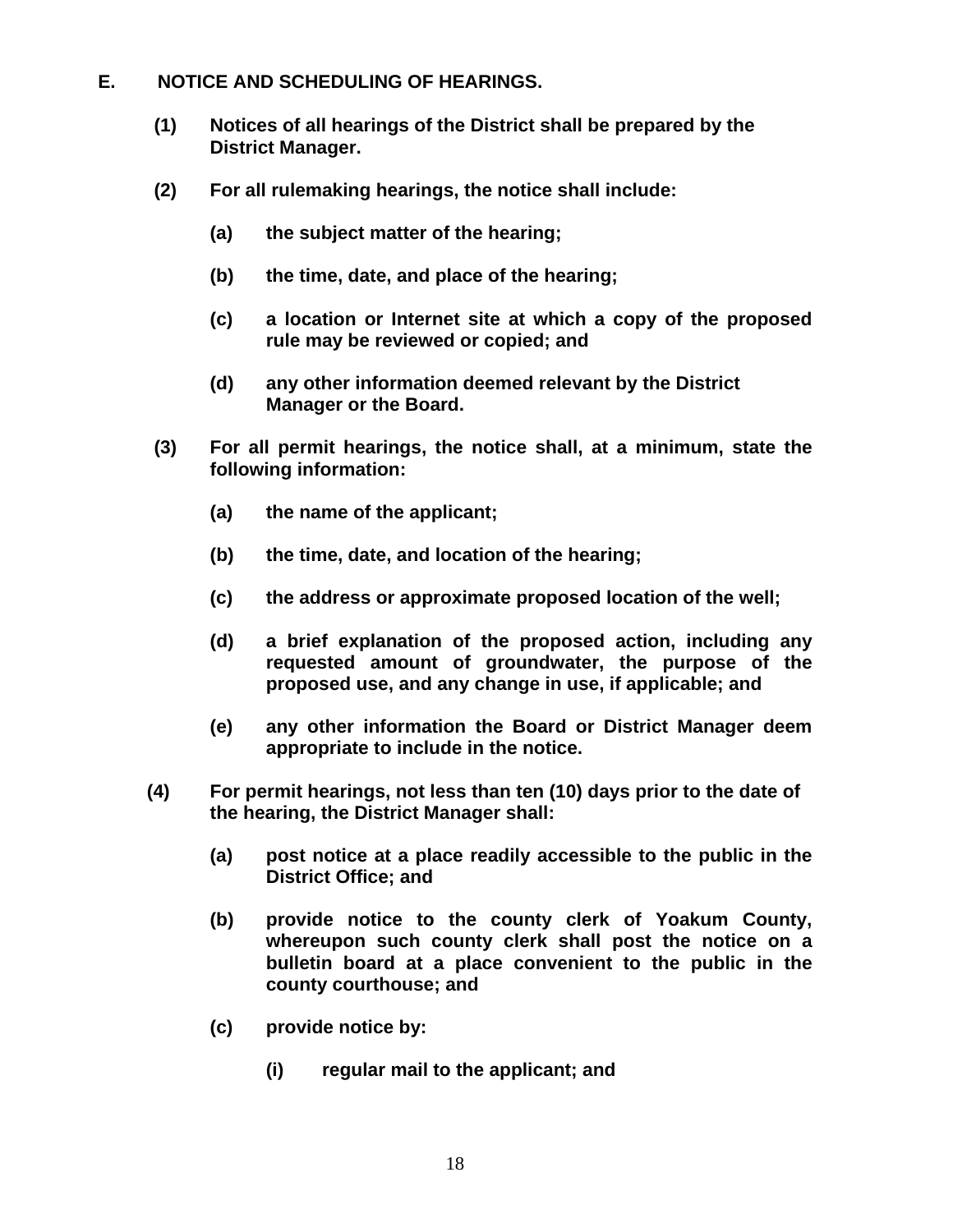- **(ii) regular mail, facsimile, or electronic mail to any person who has requested notice under Subsection (5) of this section.**
- **(5) A person may request notice from the District of a hearing on a permit, permit amendment application or rulemaking. The request must be in writing and is effective for the remainder of the calendar year in which the request is received by the District. To receive notice of a hearing in a later year, a person must submit a new request. An affidavit of an officer or employee of the District establishing attempted service by first class mail, facsimile, or email to the person in accordance with the information provided by the person is proof that notice was provided by the District. Failure by the District to provide written notice to a person under this Subsection does not invalidate any action taken by the Board.**
- **(6) For rulemaking hearings, not less than twenty (20) days prior to the date of the hearing, the District Manager shall:**
	- **(a) post notice in a place readily accessible to the public at the District's office;**
	- **(b) provide notice to the County Clerk;**
	- **(c) publish notice in one or more newspapers of general circulation in Yoakum County,**
	- **(d) provide notice by mail, facsimile, or electronic mail to any person who has requested notice under Subsection (5) of this section; and**
	- **(e) make available a copy of all proposed rules at a place accessible to the public during normal business hours.**
- **(7) Any hearing may or may not be scheduled during the District's regular business hours. All hearings shall be held at the location set forth in the notice. The District may schedule as many applications for consideration at one Permit Hearing as deemed desirable. Except as provided in Chapter 551, Texas Government Code, any hearing may be continued from time to time and date to date without notice after the initial notice. The District Manager shall set a Permit Hearing date within sixty (60) calendar days after the date the permit or permit amendment application is administratively complete. The Permit Hearing shall be held within 35 calendar days after the setting of the date. Within this same time frame, the District Manager shall post notice and set a hearing on the application before the District Board.**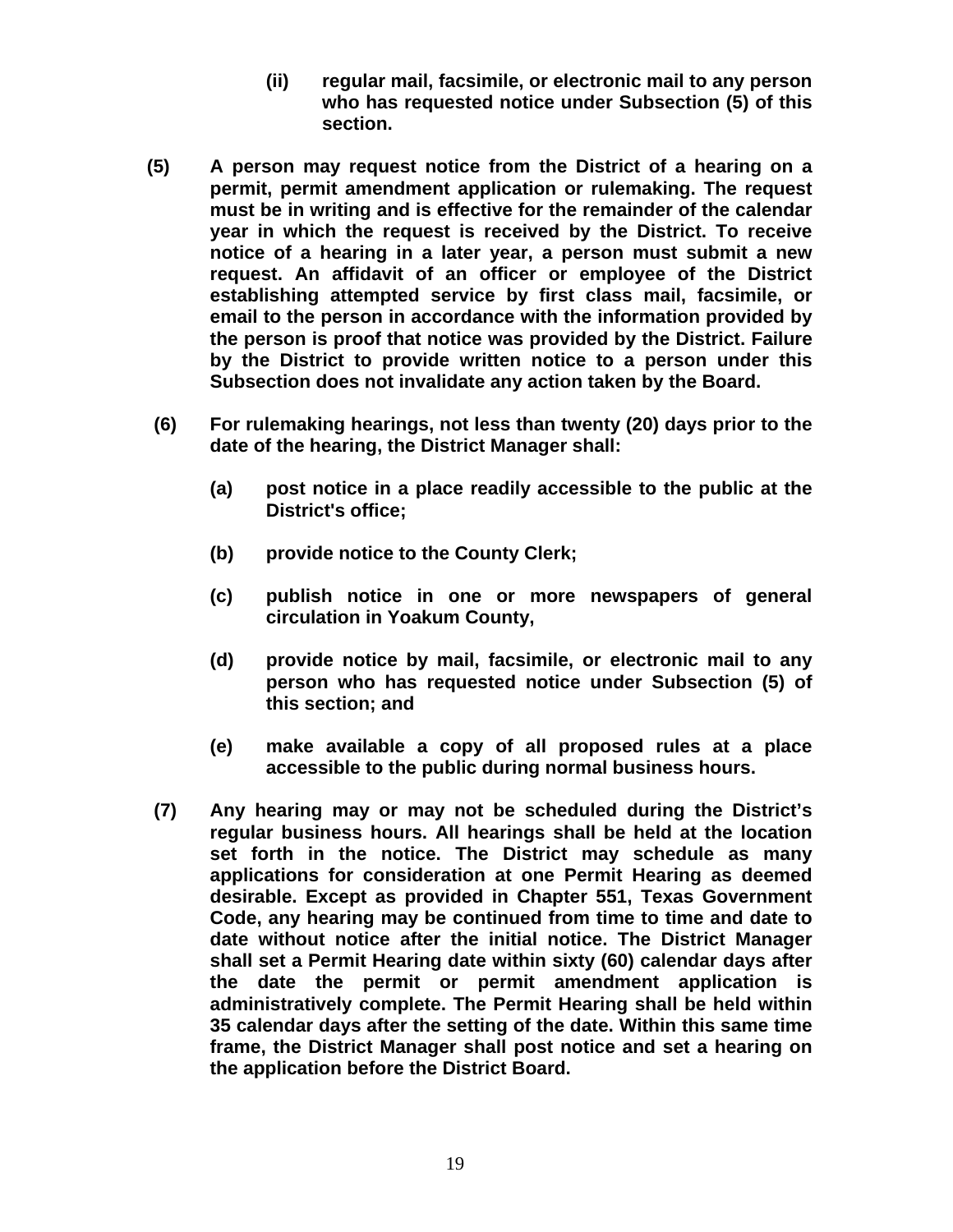- **F. QUORUM OF THE BOARD AND PRESIDING OFFICER. All hearings shall be held before a quorum of the Board. The Board President, or in his absence or at his direction the Vice-President or other director, shall preside at the hearing and thus serve as the Presiding Officer.**
- **G. HEARINGS. Hearings will be conducted in such a manner as the Board deems most suitable to the particular case, and, except as set forth herein, technical rules of legal and court procedure need not be applied. It is the purpose of the Board to obtain all the relevant information and testimony pertaining to the issue before it as conveniently, inexpensively and expeditiously as possible without prejudicing the rights of either applicants or protestants.**
- **H. WHO MAY APPEAR. Any affected person in a proceeding may appear either in person or by representative or both in such proceedings. At the discretion of the board, anyone not an affected person in a proceeding may appear.**
- **I. ADMISSIBILITY. Evidence relevant to an issue at the permit hearing shall be admitted. Evidence that is irrelevant, immaterial, or unduly repetitious may be excluded by the Presiding Officer.**
- **J. TESTIMONY SHALL BE PERTINENT. The testimony shall be confined to the subject matter contained in the application or contest. In the event that any party at a hearing shall pursue a line of testimony or interrogation of a witness that is clearly irrelevant, incompetent or immaterial, the Presiding Officer conducting the hearing may forthwith terminate such line of interrogation.**
- **K. A STIPULATION. Evidence may be stipulated by agreement of all parties.**
- **L. LIMITING NUMBER OF WITNESSES. The right is reserved to the Board in any proceeding to limit the number of witnesses appearing whose testimony may be merely cumulative.**
- **M. RECORDINGS.** 
	- **(1) Rulemaking Hearings. The Presiding Officer shall prepare and keep a record of each rulemaking hearing in the form of an audio or video recording or a court reporter transcription.**
	- **(2) Contested Permit Hearings. A record of the hearing in the form of an audio or video recording or a court reporter transcription shall be prepared and kept by the Presiding Officer in a contested hearing. The Presiding Officer shall have the hearing transcribed by a court reporter upon a request by a party to a contested hearing.**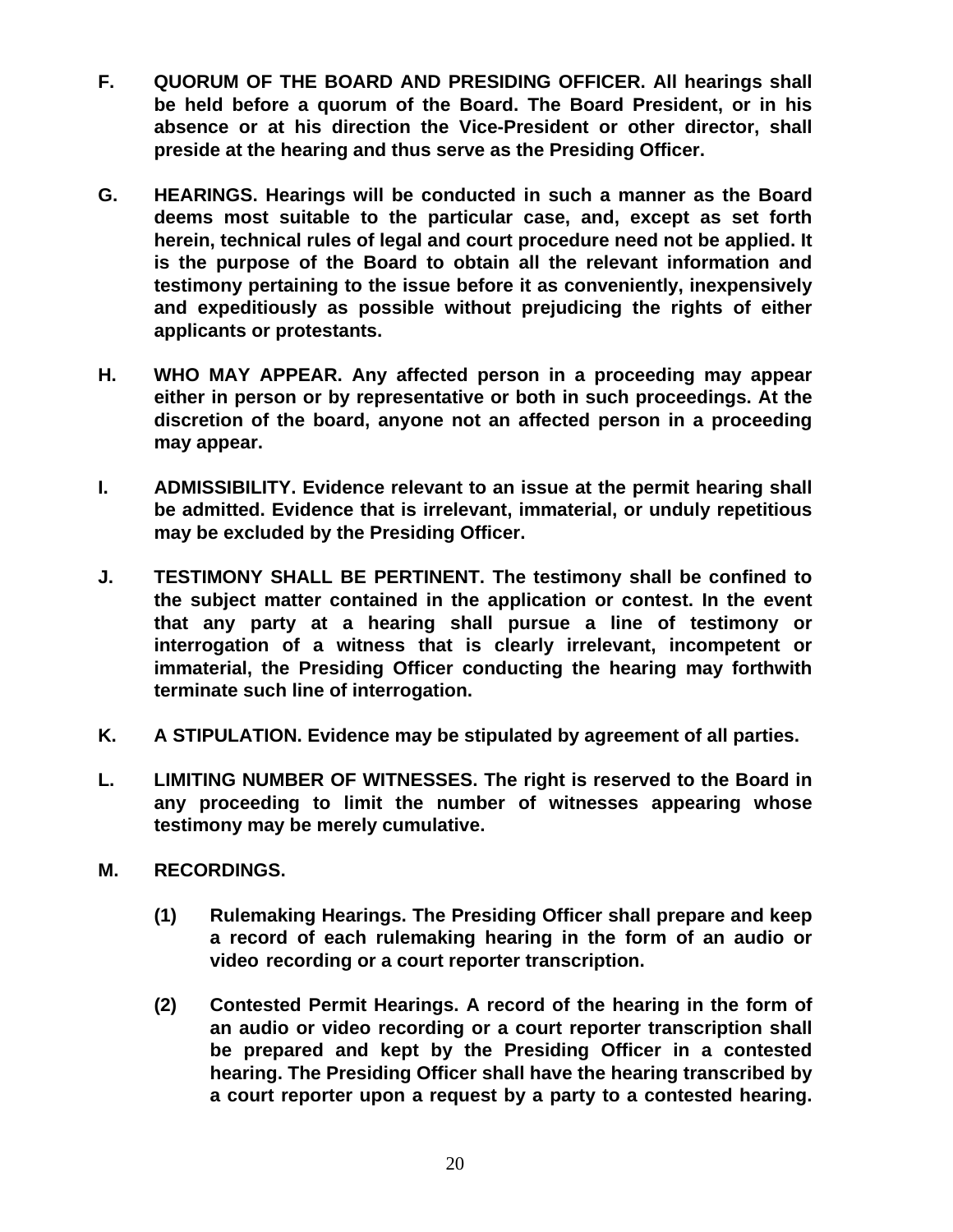**The Presiding Officer may assess court reporter transcription costs against the party requesting the transcription or among the parties to the hearing. The Presiding Officer may exclude a party from further participation in a hearing for failure to pay in a timely manner costs assessed against that party under this rule, unless the parties have agreed that the costs assessed against such party will be paid by another party.** 

- **(3) Uncontested Permit Hearings. In an uncontested hearing, the Presiding Officer may use the means available in Rule 18.M.2 of this Rule to record a proceeding or substitute meeting minutes or the report required under Rule 18.N. for a method of recording the hearing.**
- **N. REPORT. The Presiding Officer shall determine whether to submit a permit hearing report to the Board under this Rule. If the Presiding Officer determines to submit a hearing report, it must: (1) be submitted within thirty (30) days after the date the hearing is finally concluded; and (2) include a summary of the subject matter of the hearing, a summary of the evidence or public comments received, and the Presiding Officer's recommendations for Board action on the subject matter of the hearing. A copy of the report shall be provided by the Presiding Officer or District Manager to the applicant, each designated party, and each person who provided a comment, each of whom may submit to the Board written exceptions to the hearing report. The Presiding Officer may direct the District Manager or another District representative to prepare the hearing report and recommendations under this Rule.**
- **O. BOARD ACTION ON PERMIT HEARINGS. Within sixty (60) days after the final hearing date is concluded, the Board must take action on the subject matter of the hearing.**
- **P. CONSOLIDATED HEARING ON PERMIT APPLICATIONS.** 
	- **(1) Except as provided by Rule 18.P.2, the Board shall process applications from a single applicant under consolidated notice and hearing procedures on written request by the applicant.**
	- **(2) The Board is not required to use consolidated notice and hearing procedures to process separate permit or permit amendment applications from a single applicant if the Board cannot adequately evaluate one application until it has acted on another application.**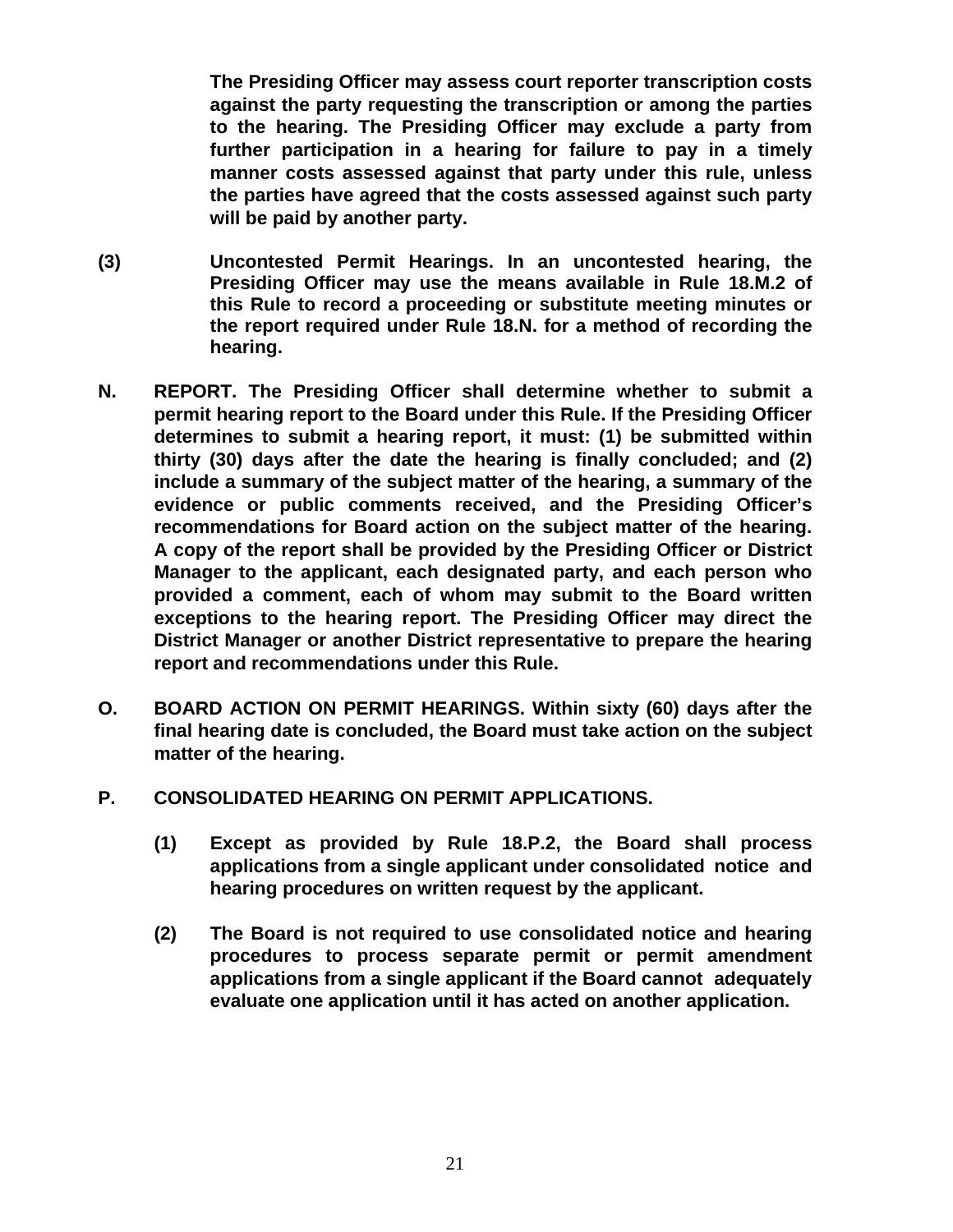## **RULE 19.0 - REQUEST FOR REHEARING OR FINDINGS AND CONCLUSIONS**

- **A. An applicant in a contested or uncontested hearing on an application or a party to a contested hearing may appeal a decision of the Board by requesting a rehearing or written findings and conclusions within twenty (20) calendar days of the date of the Board's decision. Such a rehearing request must be mailed to the District in writing and must state clear and concise grounds for the request. If the original hearing was a contested hearing, the person requesting a rehearing must provide copies of the request to all parties to the hearing. Such a hearing is mandatory with respect to any decision or action of the Board before any appeal to District Court may be brought. Any appeal to District Court shall be limited to the issues and grounds raised in the motion for rehearing. If the hearing on the application was uncontested and the decision of the Board on the application is materially inconsistent with the relief sought in the application, the applicant shall be afforded an opportunity to submit a request for a contested case in conjunction with the request for rehearing. If the request for rehearing is timely filed, the accompanying request for a contested case hearing shall be deemed timely filed for all purposes under these Rules. On receipt of a timely written request, the Board shall make written findings and conclusions regarding a decision of the board on a permit or permit amendment application. The Board shall provide certified copies of the findings and conclusions to the person who requested them, and to each person who provided comments or each designated party, not later than the 35th day after the date the Board receives the request. A person who receives a certified copy of the findings and conclusions from the board may request a rehearing before the Board not later than the 20th day after the date the Board issues the findings and conclusions. The Board's decision is final if no request for rehearing is made within the specified time, upon the Board s denial of the request for rehearing, or upon rendering a decision after rehearing. If the rehearing request is granted by the Board, the date of the rehearing will be within forty-five (45) calendar days thereafter. The failure of the Board to grant or deny the request for rehearing within ninety (90) calendar days of the date of submission shall constitute a denial of the request.**
- **B. The Board may, in a proper case, find that an emergency exists and that substantial injustice will result from delay. In that event, and upon recitation of such finding, the order of the Board will become final on the date of the announcement of the order by the Board, and no motion for rehearing will be considered thereon.**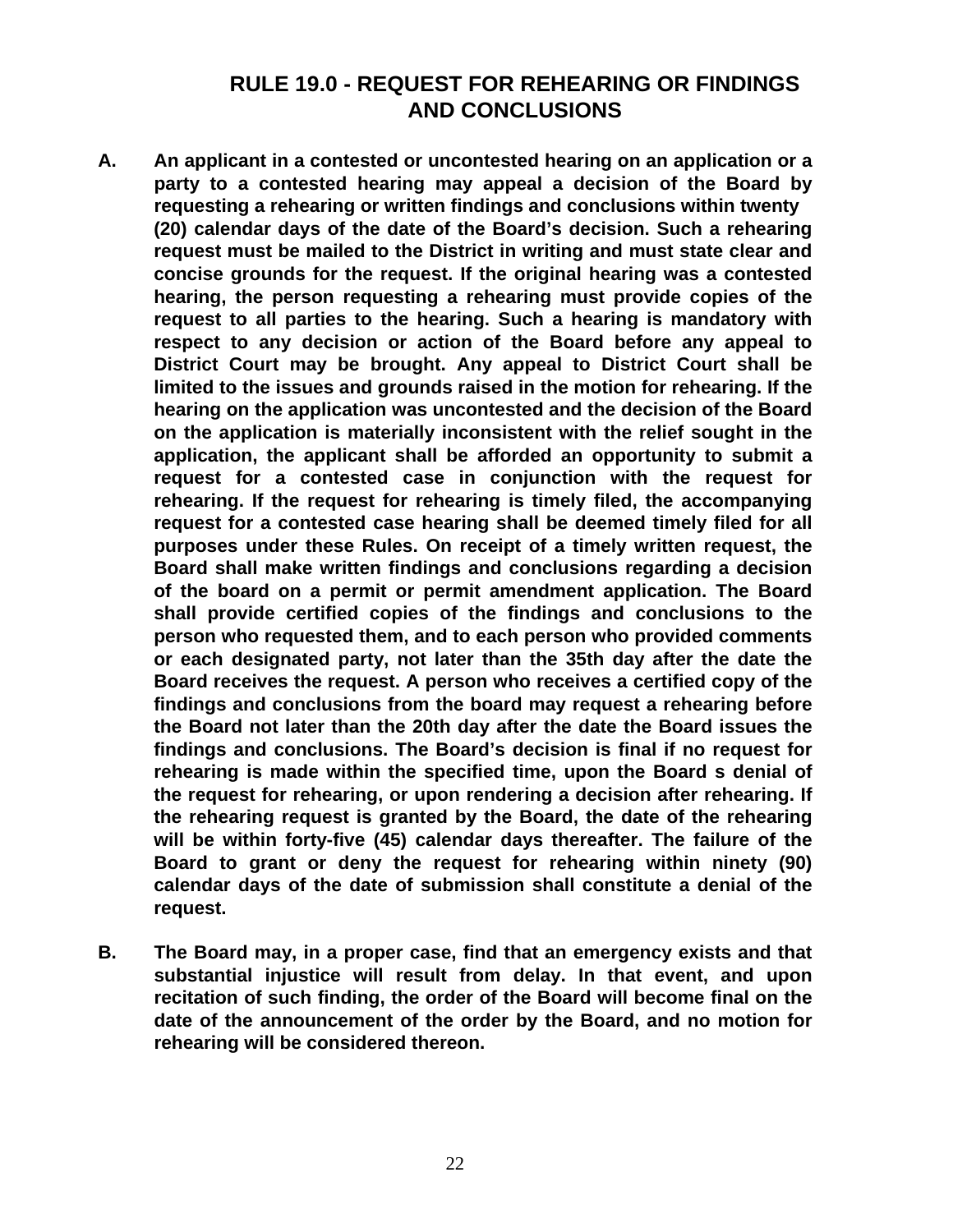## **RULE 20.0 - DECISIONS; WHEN FINAL**

- **A. A decision by the Board on a permit or permit amendment application is final:** 
	- **(1) if a request for rehearing is not filed on time, on the expiration of the period for filing a request for rehearing; or**
	- **(2) if a request for rehearing is filed on time, on the date:**
		- **(a) the Board denies the request for rehearing; or**
		- **(b) the Board renders a written decision after rehearing.**
- **B. Except as provided by Rule 20.C, an applicant or a party to a contested hearing may file a suit against the district under Section 36.251, Texas Water Code, to appeal a decision on a permit or permit amendment application not later than the 60th day after the date on which the decision becomes final.**
- **C. An applicant or a party to a contested hearing may not file suit against the District under Section 36.251, Texas Water Code, if a request for rehearing was not filed on time.**

### **RULE 21.0 - STANDARDS FOR PLUGGING WELLS**

**All wells which are required to be plugged under Texas Occupation Code Chapters 1901 or 1902 or by order of the Board must be plugged in accordance with the well plugging standards set forth under the Texas Water Well Drillers and Pump Installers Administrative Rules, Title 16, Part 4, Chapter 76, Texas Administrative Code. All persons shall notify the District prior to the plugging of any well.** 

### **RULE 22.0 - GENERAL RULES**

- **A. COMPUTING TIME. In computing any period of time prescribed or allowed by these rules, by order of the Board, or by any applicable statute, the day of the act, event or default from which the designated period of time begins to run, is not to be included, but the last day of the period so computed is to be included, unless it be a Sunday or legal holiday, in which event the period runs until the end of the next day which is neither a Sunday nor a legal holiday.**
- **B. TIME LIMIT. Applications, requests, or other papers of documents required or permitted to be filed under these rules or by law must be received for filing at the Board's offices at Plains, Texas, within the time**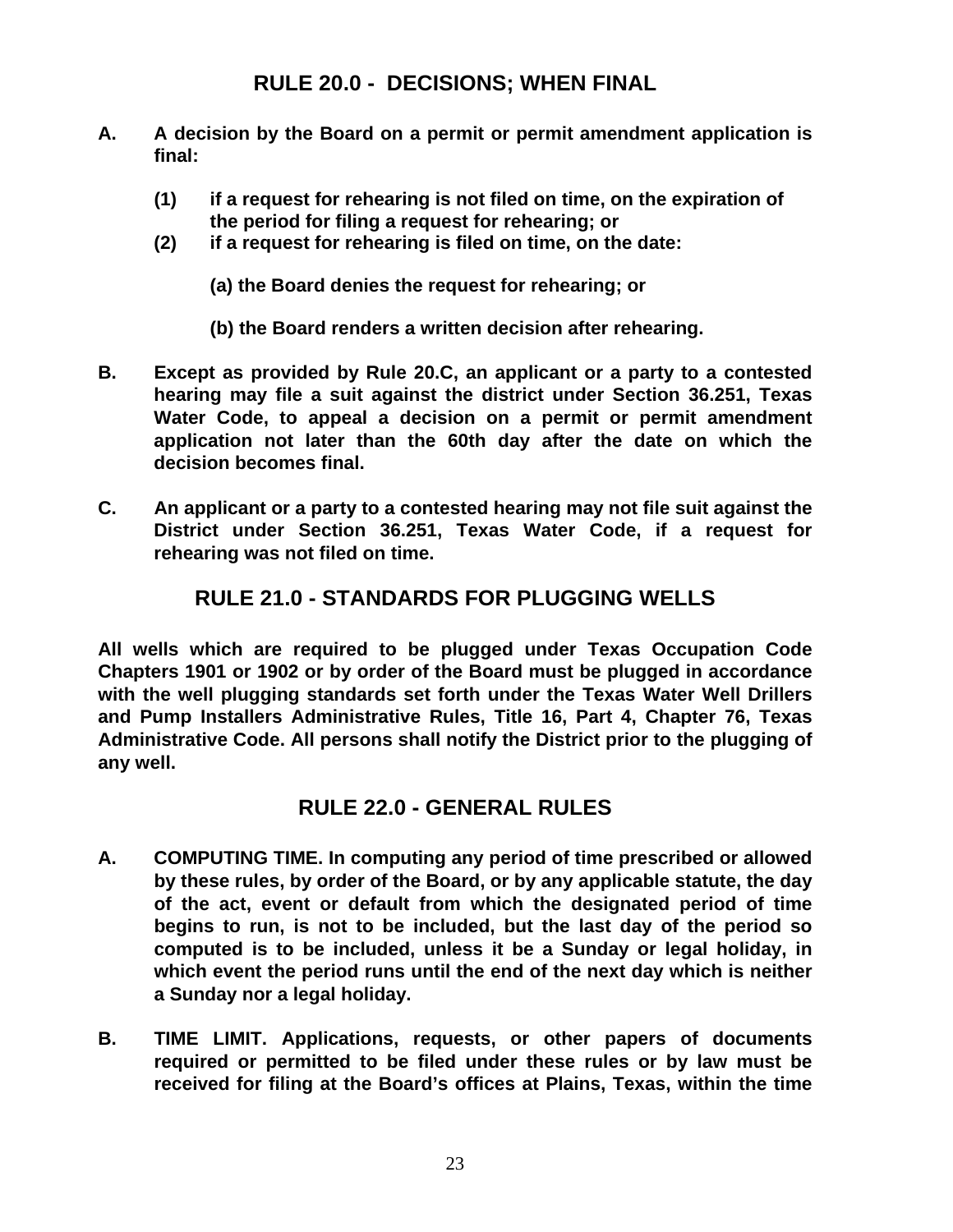**limit, if any, for such filing. The date of receipt and not the date of posting is determinative.** 

**C. SHOW CAUSE ORDERS AND COMPLAINTS. The Board, either on its own motion or upon receipt of sufficient written protest or complaint, may at any time, after due notice to all interested parties, cite any person operating within the District to appear before it in a public hearing and require him to show cause why his operating authority or permit should not be suspended, cancelled, or otherwise restricted and limited, for failure to comply with the orders or rules of the board or the relevant of the State, or for failure to abide by the terms and provisions of the permit or operating authority itself. The matter of evidence and all other matters of procedure at any such hearing will be conducted in accordance with these rules of procedures and practice.** 

## **REPEAL OF PRIOR REGULATIONS**

**All of the previous rules and regulations of the District have been revised and amended; and except as they are herein republished, they are repealed. Any previous rule or regulation which conflicts with or it contrary to these rules is hereby repealed.** 

## **SAVINGS CLAUSE**

**If any section, sentence, paragraph, clause, or part of these rules and regulations should be held or declared invalid for any reason by a final judgment of the courts of this state or of the United States, such decision or holding shall not affect the validity of the remaining portions of these rules; and the Board does hereby declare that it would have adopted and promulgated such remaining portions of such rules irrespective of the fact that any other sentence, section, paragraph, clause, or part thereof may be declared invalid.** 

> **Amended: October 8, 2003 Amended: December 13, 2006**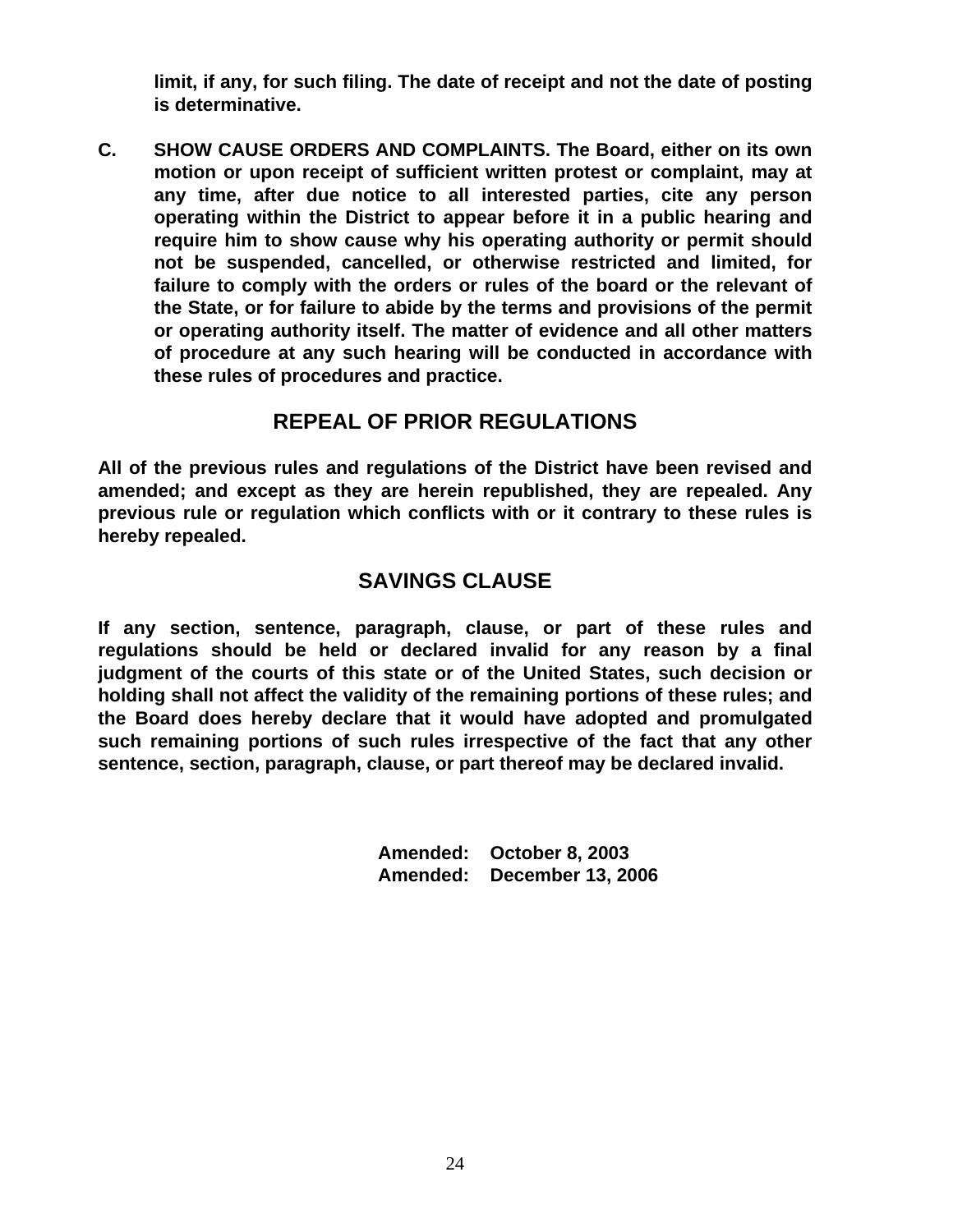## **BY-LAWS OF THE SANDY LAND UNDERGROUND WATER CONSERVATION DISTRICT**

In accordance with the Act of June 14, 1989, 71<sup>\*</sup> Leg., R.S., ch. 673, 1989 Tex. **Gen. Laws 2219, Article XVI, Section 59, of the Texas Constitution, and Chapters 35 and 36 of the Texas Water Code, Vernon's Civil Statutes of Texas, the**  following on the 12<sup>th</sup> day of December, 1990, were ratified and adopted, and were amended on the 16<sup>th</sup> day of February, 2007. These are guides to be used with **discretion and were adopted for the purpose of simplifying procedures and facilitating the administration of the District.** 

#### **ESTABLISHMENT OF THE DISTRICT**

**Definitions:** 

**"Board" means the board of directors of the district.** 

**"District" means the Sandy Land Underground Water Conservation District, headquartered in Plains, Texas, where applications, reports and other papers are required to be filed.**

"**Underground water" means groundwater.** 

**"Owner" shall mean and include any person, firm, partnership or corporation that has the right to produce water from the land either by ownership, contract, lease, easement, or any other estate in the land.** 

**"Person" shall mean any individual, partnership, firm or corporation.** 

**The word "Waste" as used herein shall have the same meaning as defined by the Legislature.** 

### **REQUIREMENTS FOR THE BOARD AND PROCEDURES FOR MEETINGS**

#### **Candidates:**

**All procedures for holding the election shall be in accordance with the Texas Election Code, Chapter 36 of the Texas Water Code, and the act creating the District.**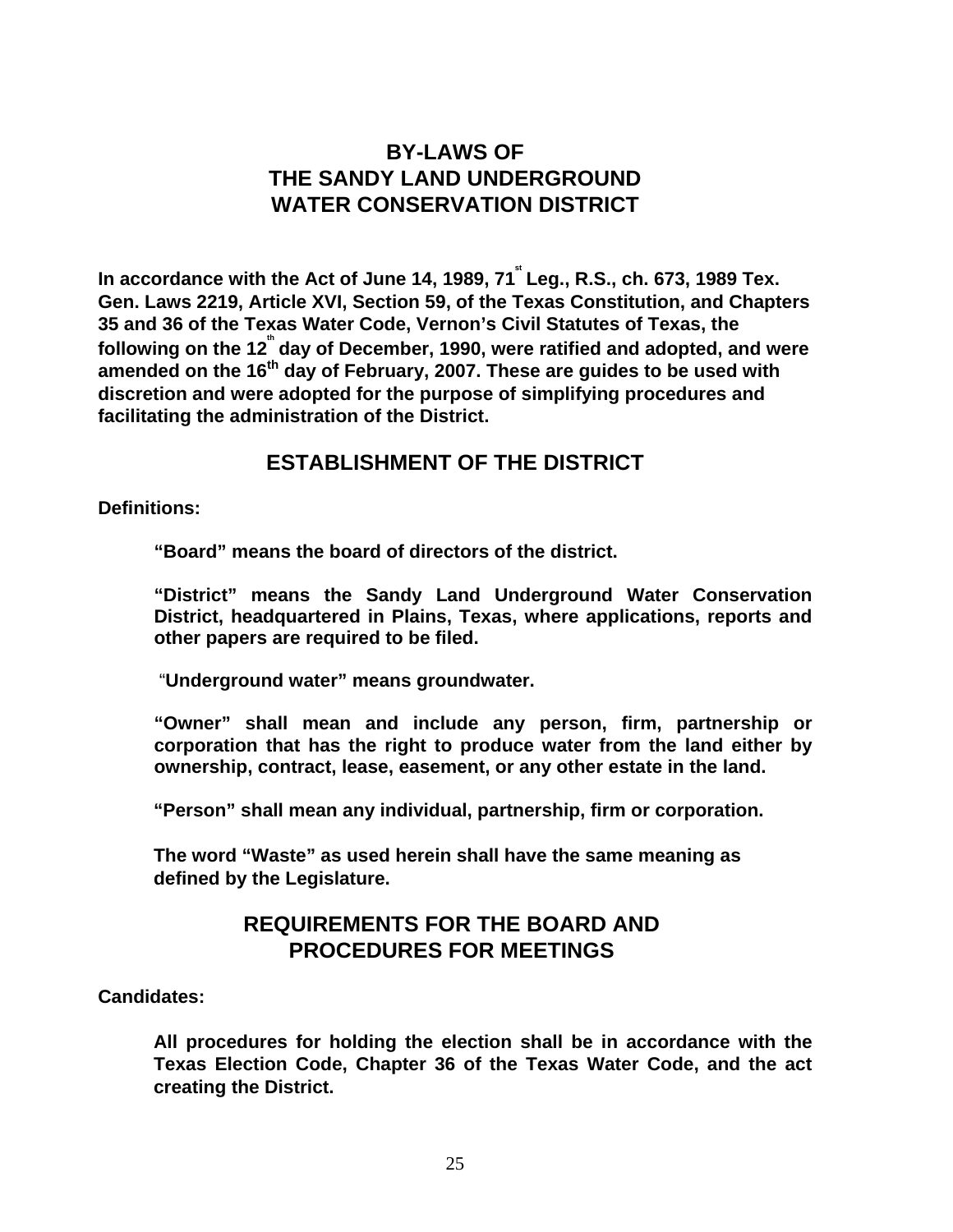#### **Election:**

**On the first Saturday in May of the second year after the year in which the District is authorized to be created at a confirmation election, an election shall be held in the district for the election of two directors who shall each serve two-year terms and three directors who shall each serve four-year terms. Thereafter, on the same date in each subsequent second year, the appropriate number of directors shall be elected to the board. Beginning with any election ordered on or after October 1, 2005, the directors election shall be held on the second Saturday in May in the appropriate subsequent second year.** 

#### **Meetings:**

**The Board shall hold monthly meetings and it may hold other meetings at the call of the chairman or at the request of at least two (2) of the directors.** 

**--a quorum is the majority of the Directors**.

**--the Board may elect its own officers yearly, or when an office is vacated.** 

**--meetings will be held in the District's office**.

**--the Board will follow the Roberts Rules of Parliamentary Procedures**.

**--the Board may also act as a hearing Board concerning any disputes concerning the Rules and operations of the District**.

## **POWERS AND DUTIES OF THE DISTRICT**

**The District has all of the rights, powers, privileges, authority, functions, and duties provided by the general law of this state, including Chapters 35 and 36, Texas Water Code, applicable to groundwater conservation districts created under Article XVI, Section 59, of the Texas Constitution. This act prevails over any provision of general law that is in conflict or inconsistent with this Act. Including authority to:** 

**A. Make and enforce rules to provide for conserving, preserving, protecting, recharging, and preventing waste of the ground water from the groundwater reservoirs that may be enforced by injunction, mandatory injunction, or other appropriate remedies in a court of competent jurisdiction, or;**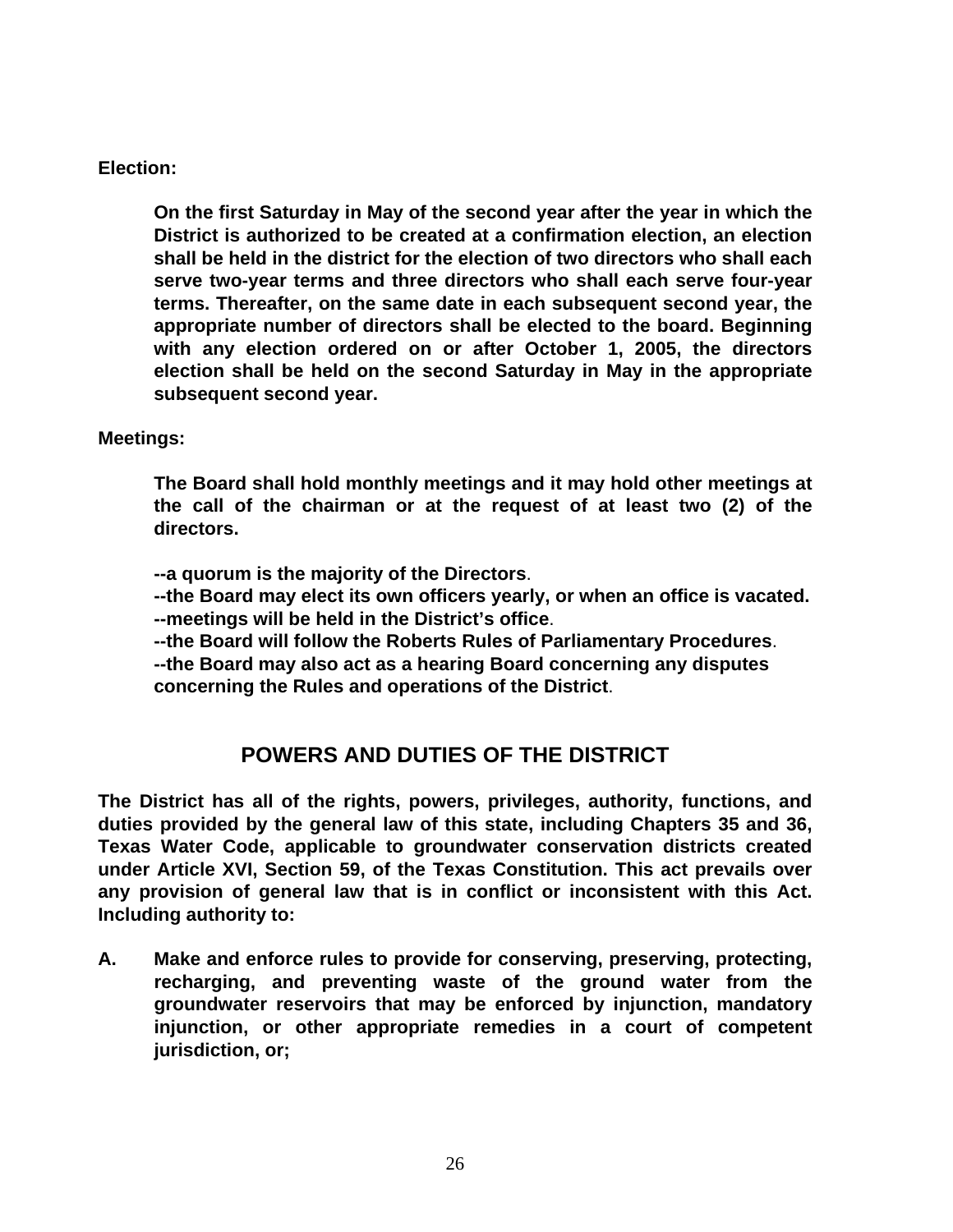- **B. Require permits for the drilling, equipping and completion of wells in the groundwater reservoirs and issue permits subject to terms and provisions with reference to the drilling, equipping, and completion of the wells as may be necessary to prevent waste or conserve, preserve and protect groundwater;**
- **C. Provide for the spacing of wells producing from the groundwater reservoirs and regulate the production from those wells to minimize as far as practicable the drawdown of the water table or the reduction of the artesian pressure, provided, the owner of the land, his heirs, assigns, and lessees are not denied a permit to drill a well on their land and the right to produce groundwater from that well subject to rules adopted under this act;**
- **D. Require records to be kept and reports to be made of the drilling, equipping, and completion of wells into any groundwater reservoir and the taking and use of groundwater from those reservoirs and require accurate driller**'s **logs to be kept of those wells and a copy of those logs and of any electric logs that may be made of the wells to be filed with the District;**
- **E. Acquire land for the erection of dams and for the purpose of draining lakes, draws and depressions, and construct dams, drain lakes depressions, draws, and creeks and install pumps and other equipment necessary to recharge groundwater reservoirs;**
- **F. Have made by registered professional engineers surveys of the groundwater of any groundwater reservoir and of the facilities for the development, production and use of the groundwater, determine the quantity of the groundwater available for production and use and the improvements, developments and recharges needed for those groundwater reservoirs;**
- **G. Develop comprehensive plans for the most efficient use of the groundwater of any groundwater reservoir and for the control and prevention of waste of that groundwater, with the plans to specify in the amount of detail that may be practicable the acts, procedures, performance, and avoidance that are or may be necessary to effect those plans, including specifications;**
- **H. Carry out research projects, develop information, and determine limitations, if any, that should be made on the withdrawal of groundwater from any groundwater reservoir;**
- **I. Collect and preserve information regarding the use of the groundwater and the practicability of recharge of any groundwater reservoir;**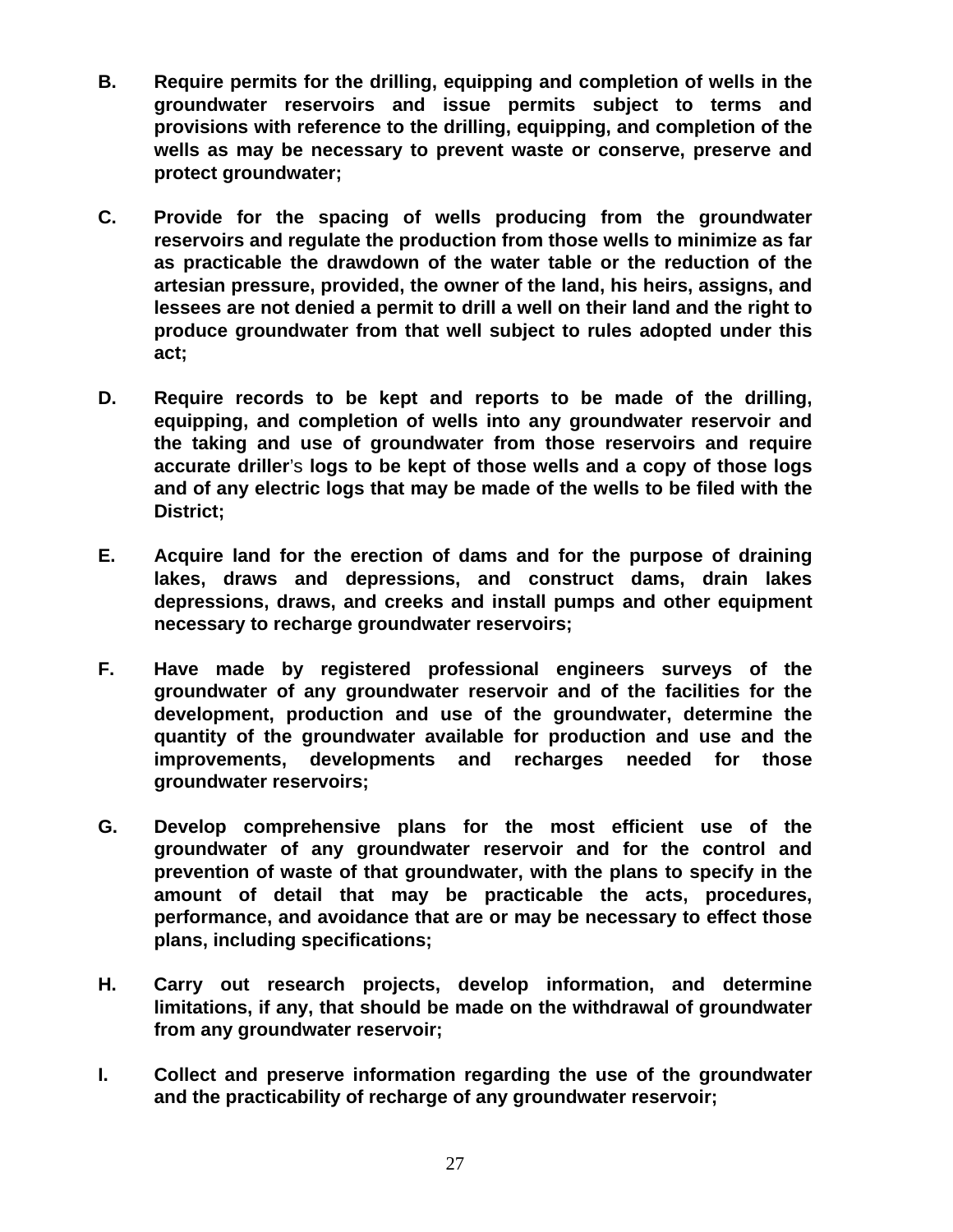- **J. Publish plans and information. Bring them to the notice and attention of the users of the groundwater within the District, and encourage their adoption and execution;**
- **K. Contract for, sell and distribute water from a water import authority, or other agency.**

## **ADMINISTRATIVE PROCEDURES**

**Administrator and Employees:** 

**The Board may employ a District Manager and set his/her salary. The Board may delegate any of its powers and duties (Except those of adopting rules, a dissolution resolution, a dissolution order, and those relating to hearings, taxation and bonds) to the manager who may carry out the powers and duties delegated to him/her by the Board. Employment of personnel is subject to the general law of nepotism. The manager with the approval of the Board may employ employees of the Board and set their salaries and hire legal counsel for the Board.** 

**The manager shall with the approval of the Board develop a plan for the District, act as official liaison for the Board between the public and governmental agencies, and prepare budgets.** 

**The manager's position may be reviewed yearly at the beginning of the Fiscal Year.** 

## **TAXATION AND BONDS**

**The tax and bond provisions of Chapter 35 and 36 of the Texas Water Code as amended apply to the District.** 

**The Board may levy and collect property taxes levied on the property in the District that are necessary to enable the Board to perform the powers and functions given it in the Act.** 

**The Board may levy annual taxes not to exceed 2 ½ cents for each \$100 of assessed valuation on all taxable property within the District. The Board has adopted the county appraisal as the base for valuations necessary to provide net funds.**